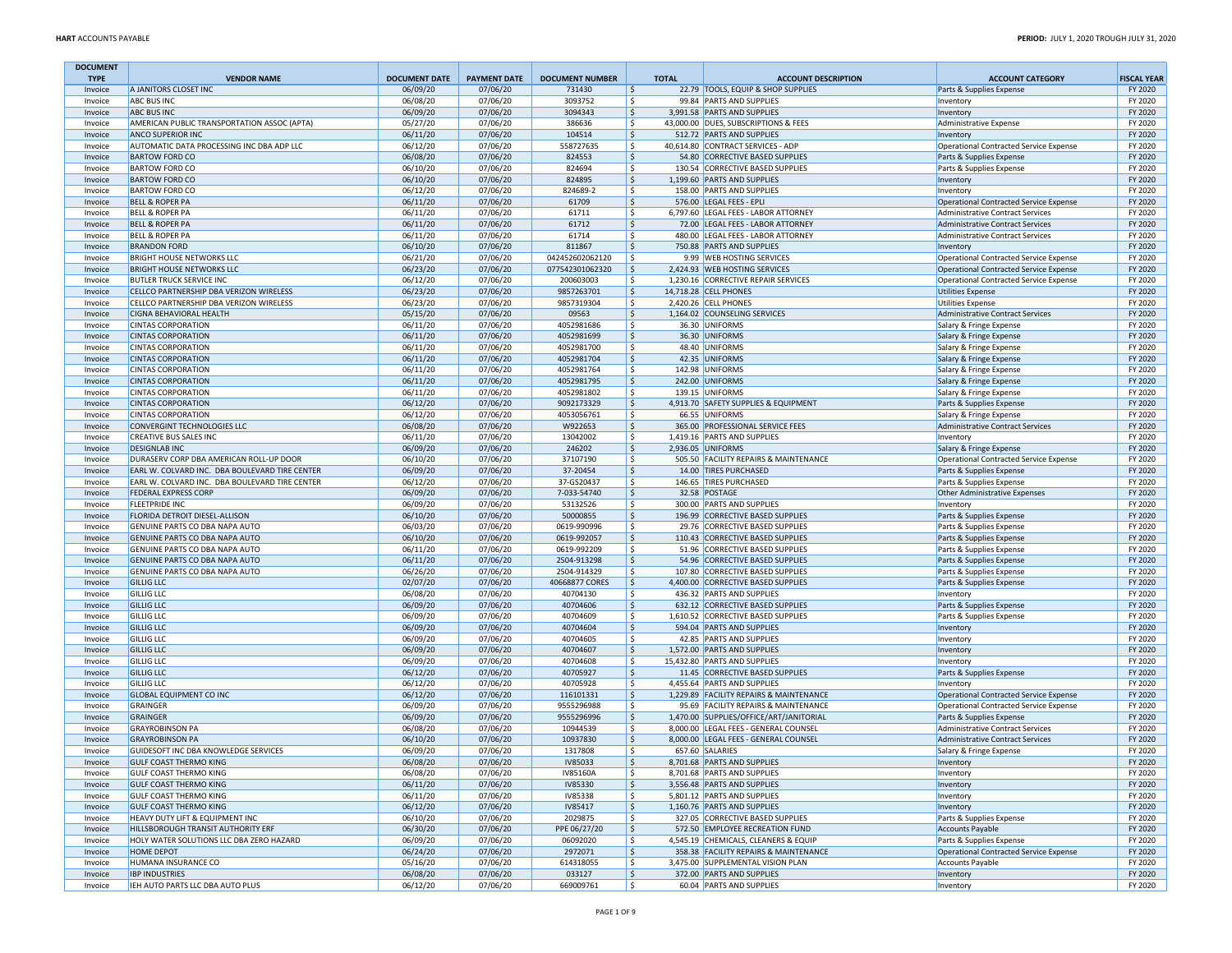| <b>DOCUMENT</b>    |                                                                                |                                  |                                 |                                          |                                |                                                                                  |                                                                                  |                               |
|--------------------|--------------------------------------------------------------------------------|----------------------------------|---------------------------------|------------------------------------------|--------------------------------|----------------------------------------------------------------------------------|----------------------------------------------------------------------------------|-------------------------------|
| <b>TYPE</b>        | <b>VENDOR NAME</b><br><b>INFINITE ENERGY INC</b>                               | <b>DOCUMENT DATE</b><br>06/09/20 | <b>PAYMENT DATE</b><br>07/06/20 | <b>DOCUMENT NUMBER</b><br>77776116272005 | <b>TOTAL</b><br>$\frac{1}{2}$  | <b>ACCOUNT DESCRIPTION</b><br>21,305.86 COMPRESSED NATURAL GAS                   | <b>ACCOUNT CATEGORY</b>                                                          | <b>FISCAL YEAR</b><br>FY 2020 |
| Invoice<br>Invoice | <b>INFINITE ENERGY INC</b>                                                     | 06/09/20                         | 07/06/20                        | 9783857452005                            | l \$                           | 35.07 COMPRESSED NATURAL GAS                                                     | Fuel and Oil Expense<br>Fuel and Oil Expense                                     | FY 2020                       |
| Invoice            | INTEGRATED GRAPHIC SOLUTIONS                                                   | 06/11/20                         | 07/06/20                        | 3994                                     | l \$                           | 246.00 PRINTING - SYSTEM PROMOTION                                               | Community Relations & Marketing Expense                                          | FY 2020                       |
| Invoice            | INTERPRETERS UNLIMITED INC                                                     | 06/10/20                         | 07/06/20                        | 2020M5-11723                             | l\$                            | 74.80 PROFESSIONAL SERVICE FEES                                                  | <b>Administrative Contract Services</b>                                          | FY 2020                       |
| Invoice            | JANEK CORPORATION, THE                                                         | 06/08/20                         | 07/06/20                        | 108757                                   | \$                             | 1,600.00 PARTS AND SUPPLIES                                                      | Inventory                                                                        | FY 2020                       |
| Invoice            | JANEK CORPORATION, THE                                                         | 06/08/20                         | 07/06/20                        | 108758                                   | \$                             | 1,650.00 PARTS AND SUPPLIES                                                      | Inventory                                                                        | FY 2020                       |
| Invoice<br>Invoice | JANEK CORPORATION, THE<br>JANEK CORPORATION, THE                               | 06/08/20<br>06/12/20             | 07/06/20<br>07/06/20            | 108759<br>108789                         | \$<br>l \$                     | 400.00 PARTS AND SUPPLIES<br>425.00 PARTS AND SUPPLIES                           | Inventory<br>Inventory                                                           | FY 2020<br>FY 2020            |
| Invoice            | KENWORTH OF CENTRAL FLORIDA INC                                                | 06/08/20                         | 07/06/20                        | 03P91676                                 | I\$                            | 1,621.19 PARTS AND SUPPLIES                                                      | Inventory                                                                        | FY 2020                       |
| Invoice            | KENWORTH OF CENTRAL FLORIDA INC                                                | 06/09/20                         | 07/06/20                        | 03P91931                                 | \$                             | 230.96 PARTS AND SUPPLIES                                                        | Inventory                                                                        | FY 2020                       |
| Invoice            | KENWORTH OF CENTRAL FLORIDA INC                                                | 06/09/20                         | 07/06/20                        | 03P91934                                 | \$                             | 2,988.01 PARTS AND SUPPLIES                                                      | Inventory                                                                        | FY 2020                       |
| Invoice            | KENWORTH OF CENTRAL FLORIDA INC                                                | 06/10/20                         | 07/06/20                        | 03P91942                                 | \$                             | 115.48 PARTS AND SUPPLIES                                                        | Inventory                                                                        | FY 2020                       |
| Invoice            | KENWORTH OF CENTRAL FLORIDA INC                                                | 06/12/20                         | 07/06/20                        | 03P92331                                 | l \$                           | 3,775.02 PARTS AND SUPPLIES                                                      | Inventory                                                                        | FY 2020                       |
| Invoice<br>Invoice | KENWORTH OF CENTRAL FLORIDA INC<br>KIRKS AUTOMOTIVE INC                        | 06/12/20<br>06/09/20             | 07/06/20<br>07/06/20            | 03P92418<br>1039560                      | S.<br> \$                      | 18.46 PARTS AND SUPPLIES<br>446.00 PARTS AND SUPPLIES                            | Inventory                                                                        | FY 2020<br>FY 2020            |
| Invoice            | KIRKS AUTOMOTIVE INC                                                           | 06/11/20                         | 07/06/20                        | 1039621                                  | \$                             | 2,990.00 PARTS AND SUPPLIES                                                      | Inventory<br>Inventory                                                           | FY 2020                       |
| Invoice            | KIRKS AUTOMOTIVE INC                                                           | 06/11/20                         | 07/06/20                        | 1039622                                  | \$                             | 2,917.00 PARTS AND SUPPLIES                                                      | Inventory                                                                        | FY 2020                       |
| Invoice            | LEGAL CLUB OF AMERICA CORPORATION                                              | 05/29/20                         | 07/06/20                        | 299212                                   | l \$                           | 826.00 PRE-PAID LEGAL - EMPLOYEES                                                | <b>Accounts Payable</b>                                                          | FY 2020                       |
| Invoice            | MIDWEST BUS CORPORATION                                                        | 06/11/20                         | 07/06/20                        | 49260                                    | l\$                            | 769.90 PARTS AND SUPPLIES                                                        | Inventory                                                                        | FY 2020                       |
| Invoice            | MIDWEST BUS CORPORATION                                                        | 06/11/20                         | 07/06/20                        | 49272                                    | \$                             | 3,000.00 PARTS AND SUPPLIES                                                      | Inventory                                                                        | FY 2020                       |
| Invoice<br>Invoice | MOHAWK MANUFACTURING & SUPPLY CO<br>MOHAWK MANUFACTURING & SUPPLY CO           | 06/08/20<br>06/08/20             | 07/06/20<br>07/06/20            | U057833<br>U057832                       | \$<br> \$                      | 1,002.80 PARTS AND SUPPLIES<br>1,492.28 PARTS AND SUPPLIES                       | Inventory                                                                        | FY 2020<br>FY 2020            |
| Invoice            | MOHAWK MANUFACTURING & SUPPLY CO                                               | 06/10/20                         | 07/06/20                        | U057949                                  | l \$                           | 32.00 PARTS AND SUPPLIES                                                         | Inventory<br>Inventory                                                           | FY 2020                       |
| Invoice            | MOHAWK MANUFACTURING & SUPPLY CO                                               | 06/12/20                         | 07/06/20                        | U058024                                  | \$                             | 1,729.48 PARTS AND SUPPLIES                                                      | Inventory                                                                        | FY 2020                       |
| Invoice            | MSC INDUSTRIAL SUPPLY CO                                                       | 06/09/20                         | 07/06/20                        | 3869846002                               | $\frac{1}{2}$                  | 142.81 CORRECTIVE BASED SUPPLIES                                                 | Parts & Supplies Expense                                                         | FY 2020                       |
| Invoice            | MSC INDUSTRIAL SUPPLY CO                                                       | 06/11/20                         | 07/06/20                        | 3903992001                               | \$                             | 268.54 CORRECTIVE BASED SUPPLIES                                                 | Parts & Supplies Expense                                                         | FY 2020                       |
| Invoice            | MSC INDUSTRIAL SUPPLY CO                                                       | 06/11/20                         | 07/06/20                        | 3904005001                               | \$                             | 280.42 CORRECTIVE BASED SUPPLIES                                                 | Parts & Supplies Expense                                                         | FY 2020                       |
| Invoice            | MSC INDUSTRIAL SUPPLY CO                                                       | 06/12/20                         | 07/06/20                        | 3899650001                               | l \$                           | 251.91 CORRECTIVE BASED SUPPLIES                                                 | Parts & Supplies Expense                                                         | FY 2020                       |
| Invoice            | MSC INDUSTRIAL SUPPLY CO                                                       | 06/12/20                         | 07/06/20                        | 3903799001                               | \$                             | 273.02 CORRECTIVE BASED SUPPLIES                                                 | Parts & Supplies Expense                                                         | FY 2020                       |
| Invoice<br>Invoice | NEOPART TRANSIT LLC<br>PALMDALE OIL COMPANY                                    | 06/08/20<br>06/09/20             | 07/06/20<br>07/06/20            | 2446817-00<br>1359116                    | S,<br> \$                      | 647.04 PARTS AND SUPPLIES<br>586.49 DIESEL & GAS EXCISE TAX                      | Inventory<br><b>Tax Expense</b>                                                  | FY 2020<br>FY 2020            |
| Invoice            | PALMDALE OIL COMPANY                                                           | 06/09/20                         | 07/06/20                        | 1359116                                  | \$                             | 2.182.44 GASOLINE                                                                | Fuel and Oil Expense                                                             | FY 2020                       |
| Invoice            | PALMDALE OIL COMPANY                                                           | 06/10/20                         | 07/06/20                        | 1358511                                  | l \$                           | 1,582.75 ENGINE OIL (OIL & LUBE)                                                 | Fuel and Oil Expense                                                             | FY 2020                       |
| Invoice            | PALMDALE OIL COMPANY                                                           | 06/10/20                         | 07/06/20                        | 1359376                                  | S.                             | 694.58 ENGINE OIL (OIL & LUBE)                                                   | Fuel and Oil Expense                                                             | FY 2020                       |
| Invoice            | PALMDALE OIL COMPANY                                                           | 06/10/20                         | 07/06/20                        | 1359379                                  | \$                             | 1,081.00 ENGINE OIL (OIL & LUBE)                                                 | Fuel and Oil Expense                                                             | FY 2020                       |
| Invoice            | PALMDALE OIL COMPANY                                                           | 06/12/20                         | 07/06/20                        | 1360794                                  | \$                             | 392.58 DIESEL & GAS EXCISE TAX                                                   | <b>Tax Expense</b>                                                               | FY 2020                       |
| Invoice            | PALMDALE OIL COMPANY                                                           | 06/12/20                         | 07/06/20                        | 1360794                                  | \$                             | 1,387.65 GASOLINE                                                                | Fuel and Oil Expense                                                             | FY 2020                       |
| Invoice<br>Invoice | PETROLEUM TRADERS CORPORATION<br>PETROLEUM TRADERS CORPORATION                 | 06/09/20<br>06/09/20             | 07/06/20<br>07/06/20            | 1546790<br>1546790                       | l \$<br>9,547.91 DIESEL<br>l\$ | 2,676.34 DIESEL & GAS EXCISE TAX                                                 | Fuel and Oil Expense<br><b>Tax Expense</b>                                       | FY 2020<br>FY 2020            |
| Invoice            | PETROLEUM TRADERS CORPORATION                                                  | 06/11/20                         | 07/06/20                        | 1546791                                  | S,<br>9,572.03 DIESEL          |                                                                                  | Fuel and Oil Expense                                                             | FY 2020                       |
| Invoice            | PETROLEUM TRADERS CORPORATION                                                  | 06/11/20                         | 07/06/20                        | 1546791                                  | \$                             | 2,683.11 DIESEL & GAS EXCISE TAX                                                 | <b>Tax Expense</b>                                                               | FY 2020                       |
| Invoice            | R & C DIESEL PARTS SUPPLY LLC                                                  | 06/08/20                         | 07/06/20                        | 347340                                   | \$                             | 299.70 PARTS AND SUPPLIES                                                        | Inventory                                                                        | FY 2020                       |
| Invoice            | <b>RUSH TRUCK CENTER</b>                                                       | 05/08/20                         | 07/06/20                        | 3019280188 CORES                         | I \$                           | 372.40 CORRECTIVE BASED SUPPLIES                                                 | Parts & Supplies Expense                                                         | FY 2020                       |
| Invoice            | <b>RUSH TRUCK CENTER</b>                                                       | 06/08/20                         | 07/06/20                        | 3019603700                               | \$                             | 131.32 PARTS AND SUPPLIES                                                        | Inventory                                                                        | FY 2020                       |
| Invoice            | <b>RUSH TRUCK CENTER</b>                                                       | 06/08/20<br>06/09/20             | 07/06/20<br>07/06/20            | 3019608354<br>3019613195                 | \$<br>\$                       | 147.20 PARTS AND SUPPLIES                                                        | Inventory                                                                        | FY 2020<br>FY 2020            |
| Invoice<br>Invoice | <b>RUSH TRUCK CENTER</b><br>SCHOOL OUTFITTERS LLC                              | 06/09/20                         | 07/06/20                        | INV13386220                              | \$                             | 35.16 PARTS AND SUPPLIES<br>1,000.86 FACILITY REPAIRS & MAINTENANCE              | Inventory<br><b>Operational Contracted Service Expense</b>                       | FY 2020                       |
| Invoice            | SOUTHEAST POWER SYSTEMS OF TAMPA INC                                           | 06/10/20                         | 07/06/20                        | 23 179025                                | l \$                           | 771.00 PARTS AND SUPPLIES                                                        | Inventory                                                                        | FY 2020                       |
| Invoice            | SOUTHERN COACH PARTS CO                                                        | 06/12/20                         | 07/06/20                        | 68790                                    | \$                             | 389.64 PARTS AND SUPPLIES                                                        | Inventory                                                                        | FY 2020                       |
| Invoice            | STEPPS TOWING SERVICE INC                                                      | 06/12/20                         | 07/06/20                        | HH317793                                 | S,                             | 281.25 TOWING CHARGES                                                            | Operational Contracted Service Expense                                           | FY 2020                       |
| Invoice            | TAMPA ARMATURE WORKS INC DBA TAW TAMPA                                         | 06/12/20                         | 07/06/20                        | 40011518                                 | \$                             | 1,062.50 CORRECTIVE BASED SUPPLIES                                               | Parts & Supplies Expense                                                         | FY 2020                       |
| Invoice            | TAMPA ELECTRIC COMPANY                                                         | 06/25/20                         | 07/06/20                        | 211012155373-0620                        | l \$                           | 222.83 ELECTRICITY                                                               | <b>Utilities Expense</b>                                                         | FY 2020                       |
| Invoice<br>Invoice | TAMPA ELECTRIC COMPANY<br>TAMPA ELECTRIC COMPANY                               | 06/25/20<br>06/25/20             | 07/06/20<br>07/06/20            | 211012155613-0620<br>211012155811-0620   | I \$<br>l \$                   | 153.44 ELECTRICITY<br>337.70 ELECTRICITY                                         | <b>Utilities Expense</b><br><b>Utilities Expense</b>                             | FY 2020<br>FY 2020            |
| Invoice            | TAMPA ELECTRIC COMPANY                                                         | 06/26/20                         | 07/06/20                        | 211012156033-0620                        | I \$                           | 24.09 ELECTRICITY                                                                | <b>Utilities Expense</b>                                                         | FY 2020                       |
| Invoice            | TAMPA ELECTRIC COMPANY                                                         | 06/26/20                         | 07/06/20                        | 211012156322-0620                        | ۱\$                            | 402.49 ELECTRICITY                                                               | <b>Utilities Expense</b>                                                         | FY 2020                       |
| Invoice            | THE PARTS HOUSE                                                                | 06/12/20                         | 07/06/20                        | 5-002431                                 | \$                             | 700.00 PARTS AND SUPPLIES                                                        | Inventory                                                                        | FY 2020                       |
| Invoice            | TINDALE-OLIVER & ASSOC INC                                                     | 06/09/20                         | 07/06/20                        | 11886                                    | l \$                           | 5,557.14 GEN DEV PLAN-BRT STUDY 440742-12801 AS929                               | Capital Grant Expense                                                            | FY 2020                       |
| Invoice            | TRANSIT HOLDING INC DBA AFTERMARKET PARTS CO LLC                               | 06/10/20                         | 07/06/20                        | 82120816                                 | l\$                            | 1,287.68 PARTS AND SUPPLIES                                                      | Inventory                                                                        | FY 2020                       |
| Invoice            | TRANSIT HOLDING INC DBA AFTERMARKET PARTS CO LLC                               | 06/10/20                         | 07/06/20                        | 82121217                                 | l\$                            | 1.628.74 PARTS AND SUPPLIES                                                      | Inventory                                                                        | FY 2020                       |
| Invoice<br>Invoice | TRANSIT HOLDING INC DBA AFTERMARKET PARTS CO LLC<br>TRAPEZE SOFTWARE GROUP INC | 06/10/20<br>06/12/20             | 07/06/20<br>07/06/20            | 82121261<br>TPWOG00804                   | \$<br>l \$                     | 186.40 PARTS AND SUPPLIES<br>18,330.00 COMPUTER SOFTWARE SVC. FEES               | Inventory<br>Operational Contracted Service Expense                              | FY 2020<br>FY 2020            |
| Invoice            | UNIFIRST CORPORATION                                                           | 06/08/20                         | 07/06/20                        | 914 268 2428                             | l\$                            | 82.50 FACILITY REPAIRS & MAINTENANCE                                             | Operational Contracted Service Expense                                           | FY 2020                       |
| Invoice            | UNIFIRST CORPORATION                                                           | 06/09/20                         | 07/06/20                        | 914 2683086                              | l \$                           | 22.50 FACILITY REPAIRS & MAINTENANCE                                             | Operational Contracted Service Expense                                           | FY 2020                       |
| Invoice            | UNIFIRST CORPORATION                                                           | 06/10/20                         | 07/06/20                        | 914 2683786                              | l\$                            | 89.30 FACILITY REPAIRS & MAINTENANCE                                             | Operational Contracted Service Expense                                           | FY 2020                       |
| Invoice            | UNITED DATA TECHNOLOGIES INC                                                   | 06/08/20                         | 07/06/20                        | 0500236934                               | \$                             | 54,245.25 ACQ COMP HARDWARE SWITCHES 21st FL-5339X-2018                          | Capital Grant Expense                                                            | FY 2020                       |
| Invoice            | UNITED WAY OF TAMPA BAY, INC.                                                  | 06/30/20                         | 07/06/20                        | PPE 06/27/20                             | \$                             | 25.00 UNITED WAY FUND - EMPLOYEES                                                | <b>Accounts Payable</b>                                                          | FY 2020                       |
| Invoice            | UNUM LIFE INS CO OF AMERICA                                                    | 05/20/20                         | 07/06/20                        | 0397613-851-0620                         | l\$                            | 2,916.88 PROFESSIONAL SERVICE FEES                                               | Administrative Contract Services                                                 | FY 2020                       |
| Invoice<br>Invoice | 4IMPRINT INC<br>A & W MAINTENANCE                                              | 06/15/20<br>06/25/20             | 07/13/20<br>07/13/20            | 19887283<br>61014                        | \$<br> \$                      | 783.38 FACILITY REPAIRS & MAINTENANCE<br>2,340.00 FACILITY REPAIRS & MAINTENANCE | Operational Contracted Service Expense<br>Operational Contracted Service Expense | FY 2020<br>FY 2020            |
| Invoice            | A JANITORS CLOSET INC                                                          | 06/15/20                         | 07/13/20                        | 731549                                   | $\frac{1}{2}$                  | 41.65 CHEMICALS, JANITORIAL SUPPLIES                                             | Inventory                                                                        | FY 2020                       |
| Invoice            | A JANITORS CLOSET INC                                                          | 07/06/20                         | 07/13/20                        | 731975                                   | \$                             | 270.48 CHEMICALS, JANITORIAL SUPPLIES                                            | Inventory                                                                        | FY 2020                       |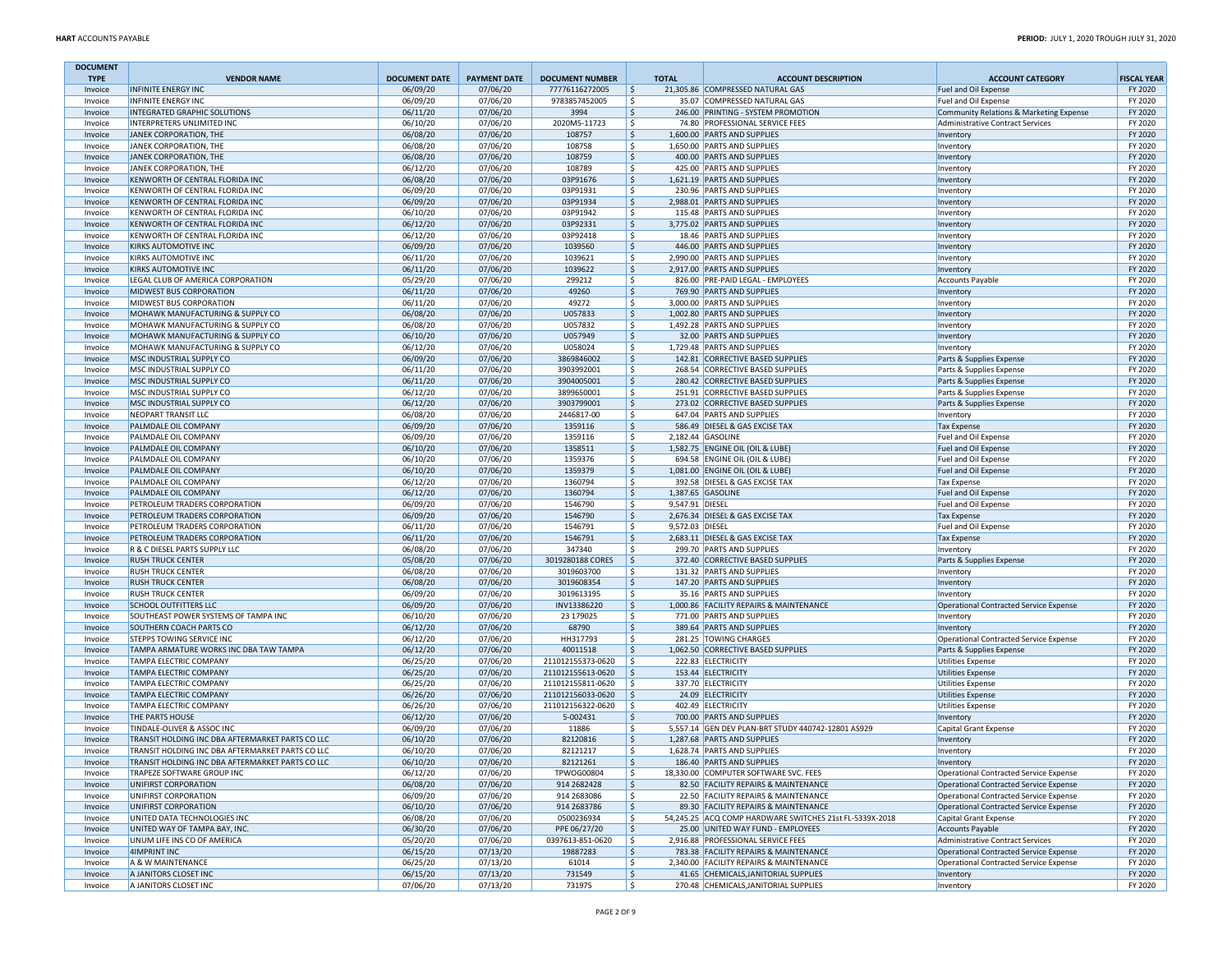| <b>DOCUMENT</b>    |                                                            |                      |                      |                            |                           |                                                                              |                                                                                    |                    |
|--------------------|------------------------------------------------------------|----------------------|----------------------|----------------------------|---------------------------|------------------------------------------------------------------------------|------------------------------------------------------------------------------------|--------------------|
| <b>TYPE</b>        | <b>VENDOR NAME</b>                                         | <b>DOCUMENT DATE</b> | <b>PAYMENT DATE</b>  | <b>DOCUMENT NUMBER</b>     | <b>TOTAL</b>              | <b>ACCOUNT DESCRIPTION</b>                                                   | <b>ACCOUNT CATEGORY</b>                                                            | <b>FISCAL YEAR</b> |
| Invoice            | <b>ABC BUS INC</b>                                         | 06/15/20             | 07/13/20             | 3096123                    | $\ddot{\mathsf{s}}$       | 2,823.92 PARTS AND SUPPLIES<br>553.00 PARTS AND SUPPLIES                     | Inventory                                                                          | FY 2020            |
| Invoice<br>Invoice | <b>ABC BUS INC</b><br><b>ABC BUS INC</b>                   | 06/16/20<br>06/17/20 | 07/13/20<br>07/13/20 | 3096623<br>3097028         | \$.<br> \$                | 1,091.18 PARTS AND SUPPLIES                                                  | Inventory<br>Inventory                                                             | FY 2020<br>FY 2020 |
| Invoice            | ABC BUS INC                                                | 06/19/20             | 07/13/20             | 3097760                    | Ŝ.                        | 550.77 PARTS AND SUPPLIES                                                    | Inventory                                                                          | FY 2020            |
| Invoice            | ALLEN, JERRY L                                             | 07/01/20             | 07/13/20             | 06/13/20-CDL               | \$                        | 82.00 LICENSES & PERMITS                                                     | <b>Tax Expense</b>                                                                 | FY 2020            |
| Invoice            | ALVAREZ PLUMBING COMPANY                                   | 06/15/20             | 07/13/20             | 2621-10981                 | \$                        | 337.25 CORRECTIVE BASED SUPPLIES                                             | Parts & Supplies Expense                                                           | FY 2020            |
| Invoice            | AMAZON HOSE & RUBBER CO                                    | 06/19/20             | 07/13/20             | 412823-00                  | \$                        | 24.12 CORRECTIVE BASED SUPPLIES                                              | Parts & Supplies Expense                                                           | FY 2020            |
| Invoice            | ANCO SUPERIOR INC                                          | 06/16/20             | 07/13/20             | 104557                     | Ŝ.                        | 387.80 CORRECTIVE BASED SUPPLIES                                             | Parts & Supplies Expense                                                           | FY 2020            |
| Invoice            | AYRES ASSOCIATES INC                                       | 06/18/20             | 07/13/20             | 187040                     | \$                        | 1,100.63 HC Z07 BS ENG & DESIGN BUS STOP/SHELTER                             | <b>Capital Grant Expense</b>                                                       | FY 2020            |
| Invoice            | <b>BELL &amp; ROPER PA</b>                                 | 06/17/20             | 07/13/20             | 61961                      | \$.                       | 2,250.00 ARBITRATIONS/EMPLOYEE ACTIONS                                       | <b>Administrative Contract Services</b>                                            | FY 2020            |
| Invoice            | <b>BELL &amp; ROPER PA</b>                                 | 06/17/20             | 07/13/20             | 61962                      | $\ddot{\mathsf{s}}$       | 940.00 LEGAL FEES - LABOR ATTORNEY                                           | <b>Administrative Contract Services</b>                                            | FY 2020            |
| Invoice            | BENNETT JACOBS AND ADAMS PA                                | 06/18/20             | 07/13/20             | 115794                     | \$.                       | 4.065.73 LEGAL FEES - LABOR ATTORNEY                                         | <b>Administrative Contract Services</b>                                            | FY 2020            |
| Invoice            | BENNETT JACOBS AND ADAMS PA<br>BENNETT JACOBS AND ADAMS PA | 06/19/20             | 07/13/20             | 115796                     | I\$<br>Ŝ.                 | 2,748.00 LEGAL FEES - LABOR ATTORNEY<br>2.595.50 LEGAL FEES - LABOR ATTORNEY | <b>Administrative Contract Services</b>                                            | FY 2020            |
| Invoice<br>Invoice | BENNETT JACOBS AND ADAMS PA                                | 06/19/20<br>06/19/20 | 07/13/20<br>07/13/20 | 115798<br>115799           | \$                        | 394.50 LEGAL FEES - LABOR ATTORNEY                                           | <b>Administrative Contract Services</b><br><b>Administrative Contract Services</b> | FY 2020<br>FY 2020 |
| Invoice            | BENNETT JACOBS AND ADAMS PA                                | 06/19/20             | 07/13/20             | 115800                     | \$                        | 530.00 LEGAL FEES - LABOR ATTORNEY                                           | <b>Administrative Contract Services</b>                                            | FY 2020            |
| Invoice            | BENNETT JACOBS AND ADAMS PA                                | 06/19/20             | 07/13/20             | 115801                     | $\ddot{\varsigma}$        | 10,055.00 LEGAL FEES - LABOR ATTORNEY                                        | <b>Administrative Contract Services</b>                                            | FY 2020            |
| Invoice            | <b>BUCKEYE CLEANING CENTER</b>                             | 06/16/20             | 07/13/20             | 90232719                   | Ŝ.                        | 515.84 CORRECTIVE BASED SUPPLIES                                             | Parts & Supplies Expense                                                           | FY 2020            |
| Invoice            | CHEN, STUART                                               | 07/01/20             | 07/13/20             | 06/09/20-CDL               | \$                        | 82.00 LICENSES & PERMITS                                                     | <b>Tax Expense</b>                                                                 | FY 2020            |
| Invoice            | CIGNA HEALTH AND LIFE INS CO                               | 05/21/20             | 07/13/20             | 2656413                    | -S                        | 11,455.00 HEALTH INSURANCE EXCESS EXPENSE                                    | Salary & Fringe Expense                                                            | FY 2020            |
| Invoice            | CIGNA HEALTH AND LIFE INS CO                               | 05/21/20             | 07/13/20             | 2656413                    | $\ddot{\mathsf{s}}$       | 107,749.89 HEALTH INSURANCE THIRD PARTY COSTS                                | Salary & Fringe Expense                                                            | FY 2020            |
| Invoice            | <b>CINTAS CORPORATION</b>                                  | 06/18/20             | 07/13/20             | 4053541139                 | \$.                       | 42.35 UNIFORMS                                                               | Salary & Fringe Expense                                                            | FY 2020            |
| Invoice            | <b>CINTAS CORPORATION</b>                                  | 06/18/20             | 07/13/20             | 4053541209                 | \$                        | 36.30 UNIFORMS                                                               | Salary & Fringe Expense                                                            | FY 2020            |
| Invoice            | <b>CINTAS CORPORATION</b>                                  | 06/18/20             | 07/13/20             | 4053541217                 | Ŝ.                        | 48.40 UNIFORMS                                                               | Salary & Fringe Expense                                                            | FY 2020            |
| Invoice            | <b>CINTAS CORPORATION</b>                                  | 06/18/20             | 07/13/20             | 4053541247                 | \$                        | 36.30 UNIFORMS                                                               | Salary & Fringe Expense                                                            | FY 2020            |
| Invoice<br>Invoice | <b>CINTAS CORPORATION</b><br><b>CINTAS CORPORATION</b>     | 06/18/20<br>06/18/20 | 07/13/20<br>07/13/20 | 4053541486<br>4053541526   | \$.<br>\$                 | 139.15 UNIFORMS<br>145.20 UNIFORMS                                           | Salary & Fringe Expense                                                            | FY 2020<br>FY 2020 |
| Invoice            | <b>CINTAS CORPORATION</b>                                  | 06/18/20             | 07/13/20             | 4053541636                 | Ŝ.                        | 242.00 UNIFORMS                                                              | Salary & Fringe Expense<br>Salary & Fringe Expense                                 | FY 2020            |
| Invoice            | <b>CINTAS CORPORATION</b>                                  | 06/19/20             | 07/13/20             | 4053619656                 | \$                        | 66.55 UNIFORMS                                                               | Salary & Fringe Expense                                                            | FY 2020            |
| Invoice            | CITY OF TAMPA UTILITIES                                    | 07/01/20             | 07/13/20             | 2122412-0720               | S.                        | 146.46 WATER, SEWER & GARBAGE                                                | <b>Utilities Expense</b>                                                           | FY 2020            |
| Invoice            | <b>CITY OF TAMPA UTILITIES</b>                             | 07/02/20             | 07/13/20             | 2122343-0720               | \$                        | 2,010.48 WATER, SEWER & GARBAGE                                              | <b>Utilities Expense</b>                                                           | FY 2020            |
| Invoice            | CJ PUBLISHERS INC                                          | 07/01/20             | 07/13/20             | 2007-DIT83952              | \$.                       | 250.00 ADVERTISING & PROMOTIONS                                              | Community Relations & Marketing Expense                                            | FY 2020            |
| Invoice            | COLONIAL LIFE & ACCIDENT INSURANCE CO                      | 07/03/20             | 07/13/20             | 4147930-0507114            | \$                        | 40,573.42 FLEX COMP - EMPLOYEES                                              | <b>Accounts Payable</b>                                                            | FY 2020            |
| Invoice            | CREATIVE BUS SALES INC                                     | 06/15/20             | 07/13/20             | 6039752                    | Ŝ.                        | 434.96 CORRECTIVE BASED SUPPLIES                                             | Parts & Supplies Expense                                                           | FY 2020            |
| Invoice            | <b>CREATIVE BUS SALES INC</b>                              | 06/19/20             | 07/13/20             | 6039904                    | \$.                       | 399.75 CORRECTIVE BASED SUPPLIES                                             | Parts & Supplies Expense                                                           | FY 2020            |
| Invoice            | CREATIVE BUS SALES INC                                     | 06/19/20             | 07/13/20             | 22821592                   | \$                        | 464.78 PARTS AND SUPPLIES                                                    | Inventory                                                                          | FY 2020            |
| Invoice            | <b>CREATIVE BUS SALES INC</b>                              | 06/19/20             | 07/13/20             | 6039751                    | \$                        | 2,177.20 PARTS AND SUPPLIES                                                  | Inventory                                                                          | FY 2020            |
| Invoice            | DESIGNLAB INC                                              | 06/18/20             | 07/13/20             | 246358                     | Ŝ.                        | 4,832.14 UNIFORMS                                                            | Salary & Fringe Expense                                                            | FY 2020            |
| Invoice<br>Invoice | DIRECTV LLC<br>DIRECTV LLC                                 | 07/01/20<br>07/04/20 | 07/13/20<br>07/13/20 | 37567100755<br>37576348559 | \$<br>S.                  | 132.99 CABLE TELEVISION SERVICES<br>35.00 CABLE TELEVISION SERVICES          | <b>Utilities Expense</b><br><b>Utilities Expense</b>                               | FY 2020<br>FY 2020 |
| Invoice            | <b>DORIS KEY</b>                                           | 07/13/20             | 07/13/20             | 1 DAY LOCAL REFUND         | \$                        | 55.50 ONE DAY PASSES                                                         | Pass Revenue                                                                       | FY 2020            |
| Invoice            | DVM INSURANCE AGENCY DBA NATIONWIDE PET INS                | 06/29/20             | 07/13/20             | 3445-062020                | \$.                       | 569.58 FLEX COMP - EMPLOYEES                                                 | <b>Accounts Payable</b>                                                            | FY 2020            |
| Invoice            | <b>DYNAMIC SECURITY INC</b>                                | 06/19/20             | 07/13/20             | 2000004616                 | I\$                       | 46,430.09 SECURITY SERVICES                                                  | Operational Contracted Service Expense                                             | FY 2020            |
| Invoice            | FEDERAL EXPRESS CORP                                       | 06/16/20             | 07/13/20             | 7-039-32085                | Ŝ.                        | 219.80 FREIGHT CHARGES                                                       | Parts & Supplies Expense                                                           | FY 2020            |
| Invoice            | <b>FINISHMASTER INC</b>                                    | 06/16/20             | 07/13/20             | 86070662                   | \$                        | 457.88 PARTS AND SUPPLIES                                                    | Inventory                                                                          | FY 2020            |
| Invoice            | FINISHMASTER INC                                           | 06/18/20             | 07/13/20             | 86090318                   | \$                        | 185.92 PARTS AND SUPPLIES                                                    | Inventory                                                                          | FY 2020            |
| Invoice            | FLORIDA DEPARTMENT OF REVENUE                              | 06/30/20             | 07/13/20             | SALES TAX 06/2020          | \$                        | 45.05 SALES TAXES PAYABLE                                                    | <b>Taxes Payable</b>                                                               | FY 2020            |
| Invoice            | FLORIDA DEPT OF TRANSPORTATION DBA SUNPASS                 | 07/01/20             | 07/13/20             | 329423 06-20               | Ŝ.                        | 5,550.91 TOLLS ONLY                                                          | Other Administrative Expenses                                                      | FY 2020            |
| Invoice            | <b>GILLIG LLC</b>                                          | 06/15/20             | 07/13/20             | 40706233                   | \$                        | 880.66 CORRECTIVE BASED SUPPLIES                                             | Parts & Supplies Expense                                                           | FY 2020            |
| Invoice            | <b>GILLIG LLC</b><br><b>GILLIG LLC</b>                     | 06/15/20             | 07/13/20<br>07/13/20 | 40706234<br>40707182       | S.<br>$\ddot{\mathsf{s}}$ | 15,022.65 PARTS AND SUPPLIES<br>115.02 CORRECTIVE BASED SUPPLIES             | Inventory                                                                          | FY 2020<br>FY 2020 |
| Invoice<br>Invoice | <b>GILLIG LLC</b>                                          | 06/17/20<br>06/17/20 | 07/13/20             | 40707183                   | \$.                       | 383.22 CORRECTIVE BASED SUPPLIES                                             | Parts & Supplies Expense<br>Parts & Supplies Expense                               | FY 2020            |
| Invoice            | <b>GILLIG LLC</b>                                          | 06/17/20             | 07/13/20             | 40707181                   | \$                        | 249.46 PARTS AND SUPPLIES                                                    | Inventory                                                                          | FY 2020            |
| Invoice            | <b>GILLIG LLC</b>                                          | 06/18/20             | 07/13/20             | 40707659                   | Ŝ.                        | 47.24 CORRECTIVE BASED SUPPLIES                                              | Parts & Supplies Expense                                                           | FY 2020            |
| Invoice            | <b>GILLIG LLC</b>                                          | 06/18/20             | 07/13/20             | 40707660                   | \$                        | 727.20 PARTS AND SUPPLIES                                                    | Inventory                                                                          | FY 2020            |
| Invoice            | GODBERSEN SMITH CONST CO D/B/A GOMACO CORP                 | 06/16/20             | 07/13/20             | 724125                     | \$                        | 26,715.60 STCAR VEH OVERHAUL HIFG FL-5337X-2017                              | <b>Capital Grant Expense</b>                                                       | FY 2020            |
| Invoice            | GODBERSEN SMITH CONST CO D/B/A GOMACO CORP                 | 06/16/20             | 07/13/20             | 724126                     | \$                        | 7,049.70 STCAR VEH OVERHAUL HIFG FL-5337X-2017                               | <b>Capital Grant Expense</b>                                                       | FY 2020            |
| Invoice            | GOODYEAR TIRE & RUBBER CO                                  | 06/16/20             | 07/13/20             | 9787429766                 | Ŝ.                        | 65.12 TIRES LEASED - BUS FL-5307P-2020 POP                                   | <b>Capital Grant Expense</b>                                                       | FY 2020            |
| Invoice            | <b>GRAINGER</b>                                            | 06/19/20             | 07/13/20             | 9566238631                 | Ŝ.                        | 887.58 FACILITY REPAIRS & MAINTENANCE                                        | Operational Contracted Service Expense                                             | FY 2020            |
| Invoice            | GUIDESOFT INC DBA KNOWLEDGE SERVICES                       | 06/16/20             | 07/13/20             | 1319117                    | Ŝ.                        | 657.60 SALARIES                                                              | Salary & Fringe Expense                                                            | FY 2020            |
| Invoice            | <b>GULF COAST THERMO KING</b>                              | 06/15/20             | 07/13/20             | W084963                    | $\ddot{\mathsf{s}}$       | 184.50 CORRECTIVE BASED SUPPLIES                                             | Parts & Supplies Expense                                                           | FY 2020            |
| Invoice            | <b>GULF COAST THERMO KING</b>                              | 06/18/20             | 07/13/20             | IV85338A<br><b>IV85444</b> | \$.                       | 2,900.56 PARTS AND SUPPLIES                                                  | Inventory                                                                          | FY 2020            |
| Invoice<br>Invoice | <b>GULF COAST THERMO KING</b><br>HNTB CORPORATION          | 06/19/20<br>06/19/20 | 07/13/20<br>07/13/20 | 02-74763-DS-001            | \$<br>Ŝ.                  | 1,993.44 PARTS AND SUPPLIES<br>498.82 CONSULTANT FEES                        | Inventory<br><b>Administrative Contract Services</b>                               | FY 2020<br>FY 2020 |
| Invoice            | HOLY WATER SOLUTIONS LLC DBA ZERO HAZARD                   | 06/17/20             | 07/13/20             | 06172020                   | \$                        | 1,850.00 TOOLS, EQUIP & SHOP SUPPLIES                                        | Parts & Supplies Expense                                                           | FY 2020            |
| Invoice            | HOME DEPOT                                                 | 06/18/20             | 07/13/20             | 8553688                    | \$                        | 161.64 CORRECTIVE BASED SUPPLIES                                             | Parts & Supplies Expense                                                           | FY 2020            |
| Invoice            | <b>HOME DEPOT</b>                                          | 06/25/20             | 07/13/20             | 1972145                    | \$                        | 59.96 FACILITY REPAIRS & MAINTENANCE                                         | Operational Contracted Service Expense                                             | FY 2020            |
| Invoice            | HOME DEPOT                                                 | 06/29/20             | 07/13/20             | 7972353                    | \$                        | 28.86 CORRECTIVE BASED SUPPLIES                                              | Parts & Supplies Expense                                                           | FY 2020            |
| Invoice            | HOME DEPOT                                                 | 06/30/20             | 07/13/20             | 6972577                    | \$                        | 13.92 CORRECTIVE BASED SUPPLIES                                              | Parts & Supplies Expense                                                           | FY 2020            |
| Invoice            | HOME DEPOT                                                 | 07/02/20             | 07/13/20             | 4972777                    | \$                        | 20.19 CORRECTIVE BASED SUPPLIES                                              | Parts & Supplies Expense                                                           | FY 2020            |
| Invoice            | HOME DEPOT                                                 | 07/03/20             | 07/13/20             | 3972788                    | \$                        | 10.44 CORRECTIVE BASED SUPPLIES                                              | Parts & Supplies Expense                                                           | FY 2020            |
| Invoice            | <b>HOME DEPOT</b>                                          | 07/08/20             | 07/13/20             | 8973175                    | l\$                       | 17.40 CORRECTIVE BASED SUPPLIES                                              | Parts & Supplies Expense                                                           | FY 2020            |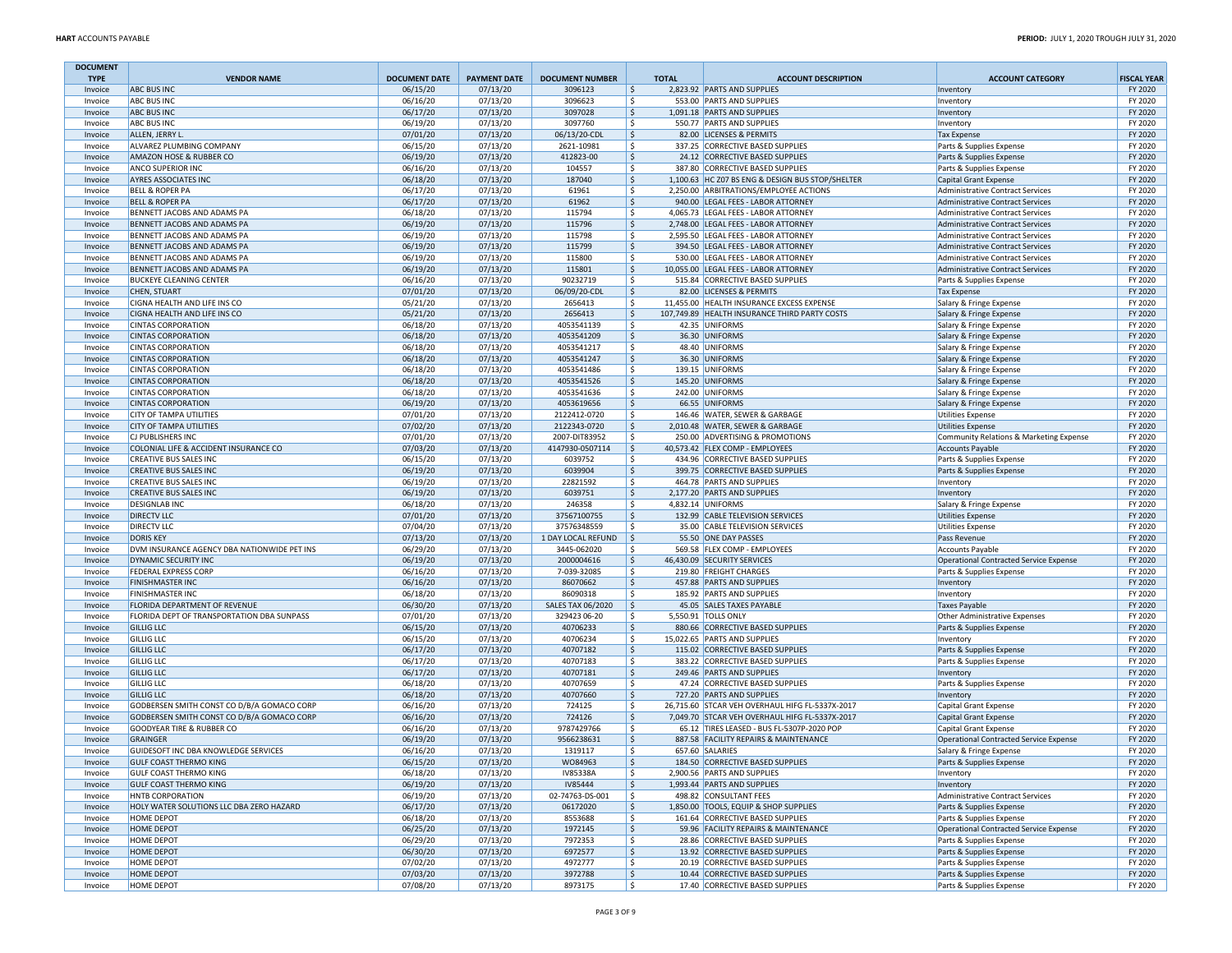| <b>DOCUMENT</b>    |                                                                |                      |                      |                                        |                              |                                                                           |                                                                                  |                    |
|--------------------|----------------------------------------------------------------|----------------------|----------------------|----------------------------------------|------------------------------|---------------------------------------------------------------------------|----------------------------------------------------------------------------------|--------------------|
| <b>TYPE</b>        | <b>VENDOR NAME</b><br>HOWCO ENVIRONMENTAL SERVICES             | <b>DOCUMENT DATE</b> | <b>PAYMENT DATE</b>  | <b>DOCUMENT NUMBER</b>                 | <b>TOTAL</b>                 | <b>ACCOUNT DESCRIPTION</b><br>140.00 FACILITY REPAIRS & MAINTENANCE       | <b>ACCOUNT CATEGORY</b>                                                          | <b>FISCAL YEAR</b> |
| Invoice<br>Invoice | JOHNS EASTERN COMPANY INC                                      | 06/15/20<br>01/01/20 | 07/13/20<br>07/13/20 | 0330650<br>01012020                    | $\frac{1}{2}$<br>l \$        | 15.400.00 CLAIM SERVICING FEES                                            | Operational Contracted Service Expense<br>Self Insured General Liability Expense | FY 2020<br>FY 2020 |
| Invoice            | KENWORTH OF CENTRAL FLORIDA INC                                | 06/16/20             | 07/13/20             | 03P92424                               | l \$                         | 55.38 PARTS AND SUPPLIES                                                  | Inventory                                                                        | FY 2020            |
| Invoice            | KENWORTH OF CENTRAL FLORIDA INC                                | 06/17/20             | 07/13/20             | 03P91930                               | l \$                         | 190.00 CORRECTIVE BASED SUPPLIES                                          | Parts & Supplies Expense                                                         | FY 2020            |
| Invoice            | KENWORTH OF CENTRAL FLORIDA INC                                | 06/17/20             | 07/13/20             | 03P92816                               | $\frac{1}{2}$                | 45.88 CORRECTIVE BASED SUPPLIES                                           | Parts & Supplies Expense                                                         | FY 2020            |
| Invoice            | KENWORTH OF CENTRAL FLORIDA INC                                | 06/17/20             | 07/13/20             | 03P92386                               | \$                           | 1,258.34 PARTS AND SUPPLIES                                               | Inventory                                                                        | FY 2020            |
| Invoice            | KIRKS AUTOMOTIVE INC<br>LLOYDS OF SHELTON AUTO                 | 06/17/20             | 07/13/20             | 1039760<br>1010508                     | $\frac{1}{2}$<br>l \$        | 1.374.00 PARTS AND SUPPLIES                                               | Inventory                                                                        | FY 2020<br>FY 2020 |
| Invoice<br>Invoice | MIDWEST BUS CORPORATION                                        | 06/18/20<br>06/18/20 | 07/13/20<br>07/13/20 | 49326                                  | S.                           | 614.59 CORRECTIVE REPAIR SERVICES<br>1,445.52 PARTS AND SUPPLIES          | Operational Contracted Service Expense<br>Inventory                              | FY 2020            |
| Invoice            | MILLENNIUM VENDING CORP                                        | 06/15/20             | 07/13/20             | <b>WC925</b>                           | \$                           | 122.47 CONTRACT SERVICES                                                  | Operational Contracted Service Expense                                           | FY 2020            |
| Invoice            | MILLENNIUM VENDING CORP                                        | 06/15/20             | 07/13/20             | 2023                                   | \$                           | 334.68 SUPPLIES/OFFICE/ART/JANITORIAL                                     | Parts & Supplies Expense                                                         | FY 2020            |
| Invoice            | MOHAWK MANUFACTURING & SUPPLY CO                               | 06/17/20             | 07/13/20             | U058159                                | \$                           | 74.88 PARTS AND SUPPLIES                                                  | Inventory                                                                        | FY 2020            |
| Invoice            | MOHAWK MANUFACTURING & SUPPLY CO                               | 06/17/20             | 07/13/20             | U058160                                | l \$                         | 110.64 PARTS AND SUPPLIES                                                 | Inventory                                                                        | FY 2020            |
| Invoice            | MOHAWK MANUFACTURING & SUPPLY CO                               | 06/18/20             | 07/13/20             | U058235                                | S.                           | 275.00 PARTS AND SUPPLIES                                                 | Inventory                                                                        | FY 2020            |
| Invoice            | MOHAWK MANUFACTURING & SUPPLY CO                               | 06/19/20             | 07/13/20             | U058272                                | $\frac{1}{2}$                | 1,339.20 PARTS AND SUPPLIES                                               | Inventory                                                                        | FY 2020            |
| Invoice<br>Invoice | MSC INDUSTRIAL SUPPLY CO<br>MSC INDUSTRIAL SUPPLY CO           | 06/16/20<br>06/16/20 | 07/13/20<br>07/13/20 | 3905140001<br>3905708001               | \$<br>\$                     | 251.91 CORRECTIVE BASED SUPPLIES<br>251.91 CORRECTIVE BASED SUPPLIES      | Parts & Supplies Expense<br>Parts & Supplies Expense                             | FY 2020<br>FY 2020 |
| Invoice            | MSC INDUSTRIAL SUPPLY CO                                       | 06/17/20             | 07/13/20             | 3908761001                             | l \$                         | 113.36 CORRECTIVE BASED SUPPLIES                                          | Parts & Supplies Expense                                                         | FY 2020            |
| Invoice            | MSC INDUSTRIAL SUPPLY CO                                       | 06/17/20             | 07/13/20             | 3915488001                             | S.                           | 157.57 CORRECTIVE BASED SUPPLIES                                          | Parts & Supplies Expense                                                         | FY 2020            |
| Invoice            | MSC INDUSTRIAL SUPPLY CO                                       | 06/18/20             | 07/13/20             | 3774116002                             | S,                           | 40.91 CORRECTIVE BASED SUPPLIES                                           | Parts & Supplies Expense                                                         | FY 2020            |
| Invoice            | MSC INDUSTRIAL SUPPLY CO                                       | 06/18/20             | 07/13/20             | 3886286003                             | $\frac{1}{2}$                | 14.35 CORRECTIVE BASED SUPPLIES                                           | Parts & Supplies Expense                                                         | FY 2020            |
| Invoice            | MSC INDUSTRIAL SUPPLY CO                                       | 06/18/20             | 07/13/20             | 3915488002                             | \$                           | 16.35 CORRECTIVE BASED SUPPLIES                                           | Parts & Supplies Expense                                                         | FY 2020            |
| Invoice            | MSC INDUSTRIAL SUPPLY CO                                       | 06/18/20             | 07/13/20             | 3915540001                             | l \$                         | 126.18 CORRECTIVE BASED SUPPLIES                                          | Parts & Supplies Expense                                                         | FY 2020            |
| Invoice            | MSC INDUSTRIAL SUPPLY CO                                       | 06/19/20             | 07/13/20             | 3914670001                             | S.                           | 251.90 CORRECTIVE BASED SUPPLIES                                          | Parts & Supplies Expense                                                         | FY 2020            |
| Invoice            | PALMDALE OIL COMPANY<br>PALMDALE OIL COMPANY                   | 06/16/20<br>06/16/20 | 07/13/20<br>07/13/20 | 1362527<br>1362527                     | $\frac{1}{2}$<br>\$          | 642.79 DIESEL & GAS EXCISE TAX<br>2,359.62 GASOLINE                       | <b>Tax Expense</b><br>Fuel and Oil Expense                                       | FY 2020<br>FY 2020 |
| Invoice<br>Invoice | PALMDALE OIL COMPANY                                           | 06/18/20             | 07/13/20             | 1362442                                | \$                           | 297.00 DIESEL EXHAUST FLUID                                               | Fuel and Oil Expense                                                             | FY 2020            |
| Invoice            | PALMDALE OIL COMPANY                                           | 06/18/20             | 07/13/20             | 1363583                                | l \$                         | 1.081.00 ENGINE OIL (OIL & LUBE)                                          | Fuel and Oil Expense                                                             | FY 2020            |
| Invoice            | PALMDALE OIL COMPANY                                           | 06/18/20             | 07/13/20             | 1363587                                | I\$                          | 662.83 ENGINE OIL (OIL & LUBE)                                            | Fuel and Oil Expense                                                             | FY 2020            |
| Invoice            | PALMDALE OIL COMPANY                                           | 06/19/20             | 07/13/20             | 1364540                                | S,                           | 716.41 DIESEL & GAS EXCISE TAX                                            | <b>Tax Expense</b>                                                               | FY 2020            |
| Invoice            | PALMDALE OIL COMPANY                                           | 06/19/20             | 07/13/20             | 1364540                                | \$                           | 2.788.48 GASOLINE                                                         | Fuel and Oil Expense                                                             | FY 2020            |
| Invoice            | PEOPLES GAS COMPANY                                            | 07/01/20             | 07/13/20             | 211012154079-0720                      | l\$                          | 14,614.49 COMPRESSED NATURAL GAS                                          | <b>Fuel and Oil Expense</b>                                                      | FY 2020            |
| Invoice            | PEOPLES GAS COMPANY                                            | 07/01/20             | 07/13/20             | 211012154079-0720                      | I \$                         | 1.394.14 COMPRESSED NATURAL GAS - FRANCHISE FEE                           | <b>Tax Expense</b>                                                               | FY 2020            |
| Invoice<br>Invoice | PETROLEUM TRADERS CORPORATION<br>PETROLEUM TRADERS CORPORATION | 06/15/20<br>06/15/20 | 07/13/20<br>07/13/20 | 1546792<br>1546792                     | \$<br>9,547.91 DIESEL<br> \$ | 2,676.34 DIESEL & GAS EXCISE TAX                                          | Fuel and Oil Expense<br><b>Tax Expense</b>                                       | FY 2020<br>FY 2020 |
| Invoice            | PETROLEUM TRADERS CORPORATION                                  | 06/19/20             | 07/13/20             | 1546795                                | \$<br>9,526.33 DIESEL        |                                                                           | Fuel and Oil Expense                                                             | FY 2020            |
| Invoice            | PETROLEUM TRADERS CORPORATION                                  | 06/19/20             | 07/13/20             | 1546795                                | \$                           | 2,670.30 DIESEL & GAS EXCISE TAX                                          | <b>Tax Expense</b>                                                               | FY 2020            |
| Invoice            | REPUBLIC SERVICES INC                                          | 06/15/20             | 07/13/20             | 0696-000880781                         | l \$                         | 1,053.55 WATER, SEWER & GARBAGE                                           | <b>Utilities Expense</b>                                                         | FY 2020            |
| Invoice            | REPUBLIC SERVICES INC                                          | 06/17/20             | 07/13/20             | 0696-000883660                         | I\$                          | 212.47 WATER, SEWER & GARBAGE                                             | <b>Utilities Expense</b>                                                         | FY 2020            |
| Invoice            | REPUBLIC SERVICES INC                                          | 06/17/20             | 07/13/20             | 0696-000883661                         | S,                           | 212.47 WATER, SEWER & GARBAGE                                             | <b>Utilities Expense</b>                                                         | FY 2020            |
| Invoice            | REPUBLIC SERVICES INC                                          | 06/17/20             | 07/13/20             | 0696-000883662                         | \$                           | 212.47 WATER, SEWER & GARBAGE                                             | <b>Utilities Expense</b>                                                         | FY 2020            |
| Invoice<br>Invoice | SEABOARD DISTRIBUTION INC<br>SEABOARD DISTRIBUTION INC         | 06/16/20<br>06/16/20 | 07/13/20<br>07/13/20 | 242070<br>242057                       | \$<br>l\$                    | 1,390.30 ANTI FREEZE/COOLANT<br>1,588.24 ENGINE OIL (OIL & LUBE)          | Fuel and Oil Expense<br>Fuel and Oil Expense                                     | FY 2020<br>FY 2020 |
| Invoice            | SKYBASE COMMUNICATIONS LLC                                     | 06/15/20             | 07/13/20             | 31557                                  | S.                           | 1,610.00 CELL PHONES                                                      | <b>Utilities Expense</b>                                                         | FY 2020            |
| Invoice            | SOUTHEAST POWER SYSTEMS OF TAMPA INC                           | 06/15/20             | 07/13/20             | 23 179085                              | \$                           | 146.50 PARTS AND SUPPLIES                                                 | Inventory                                                                        | FY 2020            |
| Invoice            | SOUTHEAST POWER SYSTEMS OF TAMPA INC                           | 06/18/20             | 07/13/20             | 23 179 150                             | \$                           | 2,341.90 PARTS AND SUPPLIES                                               | Inventory                                                                        | FY 2020            |
| Invoice            | STEPPS TOWING SERVICE INC                                      | 06/16/20             | 07/13/20             | HH317813                               | \$                           | 250.00 TOWING CHARGES                                                     | Operational Contracted Service Expense                                           | FY 2020            |
| Invoice            | STEPPS TOWING SERVICE INC                                      | 06/16/20             | 07/13/20             | HH318059                               | l \$                         | 250.00 TOWING CHARGES                                                     | Operational Contracted Service Expense                                           | FY 2020            |
| Invoice            | STEPPS TOWING SERVICE INC                                      | 06/16/20             | 07/13/20             | HH318153                               | S.                           | 187.50 TOWING CHARGES                                                     | Operational Contracted Service Expense                                           | FY 2020            |
| Invoice            | STEPPS TOWING SERVICE INC<br><b>SWIGER COIL SYSTEMS</b>        | 06/16/20             | 07/13/20             | HH318555                               | \$                           | 250.00 TOWING CHARGES                                                     | Operational Contracted Service Expense                                           | FY 2020            |
| Invoice<br>Invoice | TAMPA DOWNTOWN PARTNERSHIP                                     | 06/18/20<br>06/01/20 | 07/13/20<br>07/13/20 | 133137<br>21132                        | \$<br> \$                    | 2,005.00 CORRECTIVE BASED SUPPLIES<br>19,814.10 OPER DWNTWNR 443425-18401 | Parts & Supplies Expense<br>Capital Grant Expense                                | FY 2020<br>FY 2020 |
| Invoice            | TAMPA ELECTRIC COMPANY                                         | 06/29/20             | 07/13/20             | 211012156538-0620                      | $\vert$ \$                   | 19.73 ELECTRICITY                                                         | <b>Utilities Expense</b>                                                         | FY 2020            |
| Invoice            | TAMPA ELECTRIC COMPANY                                         | 07/01/20             | 07/13/20             | 211000476575-0720                      | l \$                         | 19.73 ELECTRICITY                                                         | <b>Utilities Expense</b>                                                         | FY 2020            |
| Invoice            | TAMPA ELECTRIC COMPANY                                         | 07/01/20             | 07/13/20             | 211012083310-0720                      | l \$                         | 32.23 ELECTRICITY                                                         | <b>Utilities Expense</b>                                                         | FY 2020            |
| Invoice            | TAMPA ELECTRIC COMPANY                                         | 07/01/20             | 07/13/20             | 211012083575-0720                      | ۱\$                          | 19.73 ELECTRICITY                                                         | <b>Utilities Expense</b>                                                         | FY 2020            |
| Invoice            | TAMPA ELECTRIC COMPANY                                         | 07/02/20             | 07/13/20             | 211001823031-0720                      | ۱\$                          | 1,401.09 ELECTRICITY                                                      | <b>Utilities Expense</b>                                                         | FY 2020            |
| Invoice            | TAMPA ELECTRIC COMPANY                                         | 07/02/20             | 07/13/20             | 211012083807-0720                      | I\$                          | 25.31 ELECTRICITY                                                         | <b>Utilities Expense</b>                                                         | FY 2020            |
| Invoice<br>Invoice | TAMPA ELECTRIC COMPANY<br>TAMPA ELECTRIC COMPANY               | 07/02/20<br>07/02/20 | 07/13/20<br>07/13/20 | 211012084060-0720<br>211012084367-0720 | l\$<br>l \$                  | 32.23 ELECTRICITY<br>40.17 ELECTRICITY                                    | <b>Utilities Expense</b><br><b>Utilities Expense</b>                             | FY 2020<br>FY 2020 |
| Invoice            | <b>TAMPA ELECTRIC COMPANY</b>                                  | 07/02/20             | 07/13/20             | 211012084607-0720                      | $\vert$ \$                   | 19.73 ELECTRICITY                                                         | <b>Utilities Expense</b>                                                         | FY 2020            |
| Invoice            | <b>TAMPA ELECTRIC COMPANY</b>                                  | 07/02/20             | 07/13/20             | 211012084870-0720 \$                   |                              | 34.50 ELECTRICITY                                                         | <b>Utilities Expense</b>                                                         | FY 2020            |
| Invoice            | <b>TAMPA ELECTRIC COMPANY</b>                                  | 07/02/20             | 07/13/20             | 211012085133-0720                      | $\vert$ \$                   | 23.36 ELECTRICITY                                                         | Utilities Expense                                                                | FY 2020            |
| Invoice            | TAMPA ELECTRIC COMPANY                                         | 07/02/20             | 07/13/20             | 211012085398-0720                      | $\vert$ \$                   | 40.33 ELECTRICITY                                                         | <b>Utilities Expense</b>                                                         | FY 2020            |
| Invoice            | TAMPA ELECTRIC COMPANY                                         | 07/02/20             | 07/13/20             | 211012085687-0720                      | $\vert \mathsf{s} \vert$     | 44.72 ELECTRICITY                                                         | <b>Utilities Expense</b>                                                         | FY 2020            |
| Invoice            | TAMPA ELECTRIC COMPANY                                         | 07/02/20             | 07/13/20             | 211012086024-0720                      | $\frac{1}{2}$                | 43.77 ELECTRICITY                                                         | <b>Utilities Expense</b>                                                         | FY 2020            |
| Invoice<br>Invoice | TAMPA ELECTRIC COMPANY<br><b>TAMPA ELECTRIC COMPANY</b>        | 07/02/20<br>07/02/20 | 07/13/20<br>07/13/20 | 211012086396-0720<br>211012086628-0720 | $\vert$ \$                   | 40.01 ELECTRICITY<br>40.80 ELECTRICITY                                    | <b>Utilities Expense</b>                                                         | FY 2020<br>FY 2020 |
| Invoice            | TAMPA ELECTRIC COMPANY                                         | 07/02/20             | 07/13/20             | 211012086966-0720                      | $\vert$ \$<br>$\vert$ \$     | 123.68 ELECTRICITY                                                        | Utilities Expense<br><b>Utilities Expense</b>                                    | FY 2020            |
| Invoice            | TAMPA ELECTRIC COMPANY                                         | 07/02/20             | 07/13/20             | 211012087196-0720                      | $\vert$ \$                   | 2,179.55 ELECTRICITY                                                      | <b>Utilities Expense</b>                                                         | FY 2020            |
| Invoice            | TAMPA ELECTRIC COMPANY                                         | 07/02/20             | 07/13/20             | 211012087485-0720                      | $\vert$ \$                   | 2,272.74 ELECTRICITY                                                      | <b>Utilities Expense</b>                                                         | FY 2020            |
| Invoice            | <b>TAMPA ELECTRIC COMPANY</b>                                  | 07/02/20             | 07/13/20             | 211012087667-0720 \$                   |                              | 31.92 ELECTRICITY                                                         | <b>Utilities Expense</b>                                                         | FY 2020            |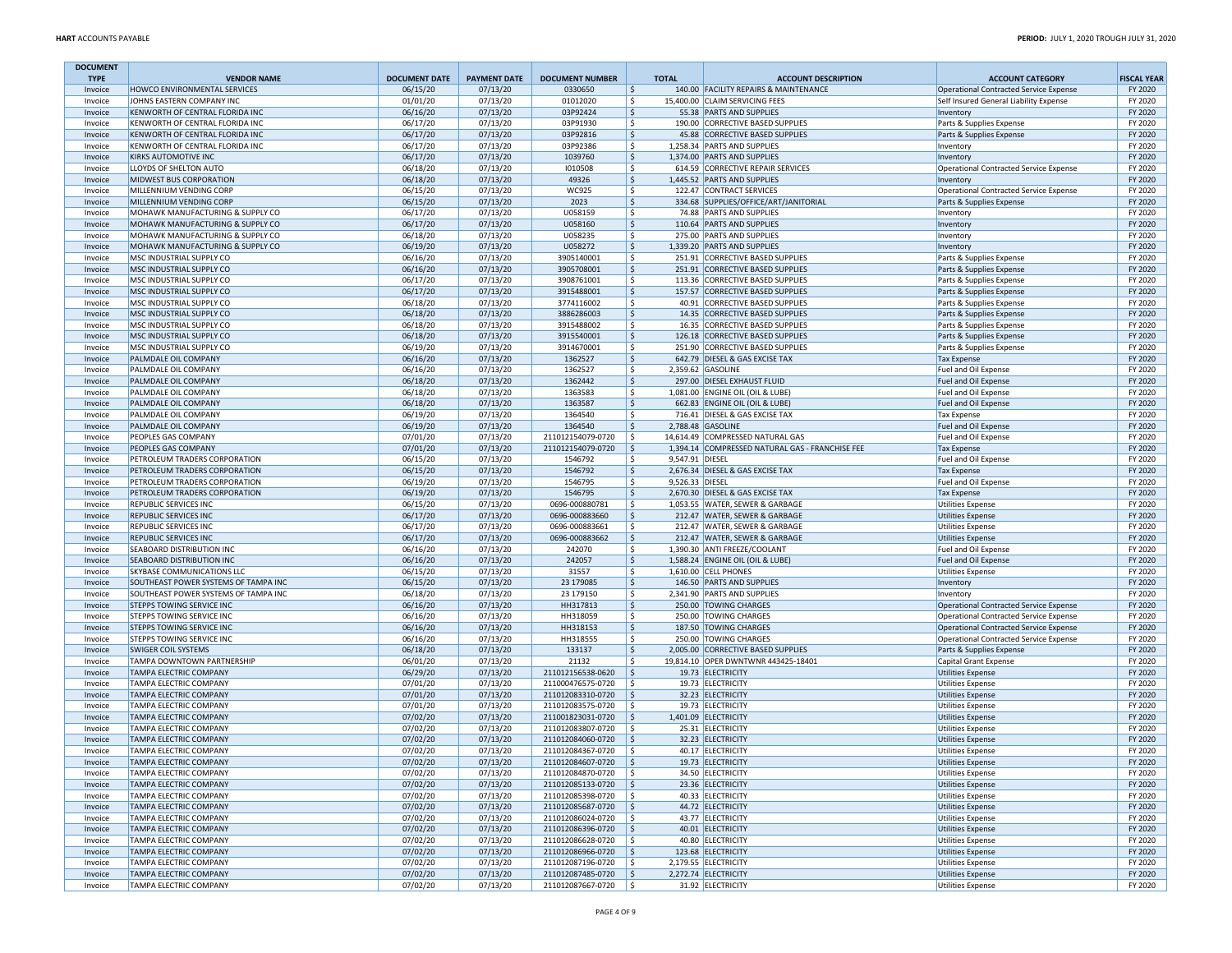| <b>DOCUMENT</b>    |                                                           |                      |                      |                                        |              |                                                                                      |                                                                    |                    |
|--------------------|-----------------------------------------------------------|----------------------|----------------------|----------------------------------------|--------------|--------------------------------------------------------------------------------------|--------------------------------------------------------------------|--------------------|
| <b>TYPE</b>        | <b>VENDOR NAME</b>                                        | <b>DOCUMENT DATE</b> | <b>PAYMENT DATE</b>  | <b>DOCUMENT NUMBER</b>                 | <b>TOTAL</b> | <b>ACCOUNT DESCRIPTION</b>                                                           | <b>ACCOUNT CATEGORY</b>                                            | <b>FISCAL YEAR</b> |
| Invoice            | <b>TAMPA ELECTRIC COMPANY</b><br>TAMPA ELECTRIC COMPANY   | 07/02/20<br>07/02/20 | 07/13/20<br>07/13/20 | 211012087923-0720<br>211012088145-0720 | \$<br>l\$    | 20.29 ELECTRICITY<br>81.88 ELECTRICITY                                               | <b>Utilities Expense</b>                                           | FY 2020<br>FY 2020 |
| Invoice<br>Invoice | <b>TAMPA ELECTRIC COMPANY</b>                             | 07/02/20             | 07/13/20             | 211012088376-0720                      | \$           | 191.31 ELECTRICITY                                                                   | <b>Utilities Expense</b><br><b>Utilities Expense</b>               | FY 2020            |
| Invoice            | TAMPA ELECTRIC COMPANY                                    | 07/02/20             | 07/13/20             | 211012088657-0720                      | Ŝ.           | 157.45 ELECTRICITY                                                                   | <b>Utilities Expense</b>                                           | FY 2020            |
| Invoice            | <b>TAMPA FORKLIFT INC</b>                                 | 06/16/20             | 07/13/20             | 557772                                 | \$           | 1,088.69 CORRECTIVE REPAIR SERVICES                                                  | Operational Contracted Service Expense                             | FY 2020            |
| Invoice            | UNIFIRST CORPORATION                                      | 06/15/20             | 07/13/20             | 914 2685755                            | \$           | 164.50 FACILITY REPAIRS & MAINTENANCE                                                | Operational Contracted Service Expense                             | FY 2020            |
| Invoice            | UNIFIRST CORPORATION                                      | 06/17/20             | 07/13/20             | 914 2687089                            | \$           | 24.30 FACILITY REPAIRS & MAINTENANCE                                                 | Operational Contracted Service Expense                             | FY 2020            |
| Invoice            | UNITED DATA TECHNOLOGIES INC                              | 06/16/20             | 07/13/20             | 0500237254                             | \$           | 37,993.00 COMPUTER SOFTWARE SVC. FEES                                                | Operational Contracted Service Expense                             | FY 2020            |
| Invoice            | UNITED FIRE PROTECTION INC                                | 06/19/20             | 07/13/20             | IN00077976                             | $\mathsf{S}$ | 90.00 FACILITY REPAIRS & MAINTENANCE                                                 | Operational Contracted Service Expense                             | FY 2020            |
| Invoice            | WEST COAST TRANSPORTATION SERVICES INC DBA YELLOW CAB     | 06/15/20             | 07/13/20             | 22905                                  | \$           | 44,496.00 G1I26 438958-18404 CCV                                                     | Capital Grant Expense                                              | FY 2020            |
| Invoice            | <b>ZEP SALES AND SERVICE</b>                              | 06/15/20             | 07/13/20             | 9005271063                             | \$           | 943.80 CHEMICALS, JANITORIAL SUPPLIES                                                | Inventory                                                          | FY 2020            |
| Invoice            | A JANITORS CLOSET INC                                     | 06/25/20             | 07/20/20             | 731791                                 | \$           | 645.00 TOOLS, EQUIP & SHOP SUPPLIES                                                  | Parts & Supplies Expense                                           | FY 2020            |
| Invoice            | A JANITORS CLOSET INC                                     | 07/10/20             | 07/20/20             | 732133                                 | \$           | 356.72 TOOLS, EQUIP & SHOP SUPPLIES                                                  | Parts & Supplies Expense                                           | FY 2020            |
| Invoice            | ADVENTIST HEALTH SYSTEM-SUNBELT INC                       | 07/15/20             | 07/20/20             | 2448559801-20200401                    | Ś            | 4,203.00 DOT PHYSICAL                                                                | <b>Administrative Contract Services</b>                            | FY 2020            |
| Invoice            | ADVENTIST HEALTH SYSTEM-SUNBELT INC                       | 07/15/20             | 07/20/20             | 2448559801-20200401                    | l\$          | 11,893.50 DRUG & ALCOHOL SCREENING FEES                                              | Administrative Contract Services                                   | FY 2020            |
| Invoice            | AMERIGAS PROPANE LP                                       | 06/23/20             | 07/20/20             | 3108446877                             | \$           | 119.00 PROPANE FACILITIES                                                            | <b>Utilities Expense</b>                                           | FY 2020            |
| Invoice            | ANCO SUPERIOR INC<br><b>BARTOW FORD CO</b>                | 06/25/20<br>06/01/20 | 07/20/20<br>07/20/20 | 104668<br>823743                       | \$<br>\$     | 706.14 PARTS AND SUPPLIES<br>5,000.00 PARTS AND SUPPLIES                             | Inventory                                                          | FY 2020<br>FY 2020 |
| Invoice<br>Invoice | <b>BARTOW FORD CO</b>                                     | 06/10/20             | 07/20/20             | 824689                                 | \$           | 243.16 PARTS AND SUPPLIES                                                            | Inventory<br>Inventory                                             | FY 2020            |
| Invoice            | <b>BARTOW FORD CO</b>                                     | 06/10/20             | 07/20/20             | 824689-1                               | \$           | 281.60 PARTS AND SUPPLIES                                                            | Inventory                                                          | FY 2020            |
| Invoice            | <b>BARTOW FORD CO</b>                                     | 06/15/20             | 07/20/20             | 825274                                 | \$           | 611.16 PARTS AND SUPPLIES                                                            | Inventory                                                          | FY 2020            |
| Invoice            | <b>BARTOW FORD CO</b>                                     | 06/16/20             | 07/20/20             | 825768                                 | \$           | 236.52 PARTS AND SUPPLIES                                                            | Inventory                                                          | FY 2020            |
| Invoice            | <b>BARTOW FORD CO</b>                                     | 06/16/20             | 07/20/20             | 825274-1                               | \$           | 602.02 PARTS AND SUPPLIES                                                            | Inventory                                                          | FY 2020            |
| Invoice            | <b>BARTOW FORD CO</b>                                     | 06/17/20             | 07/20/20             | 825901                                 | Ś            | 563.14 CORRECTIVE BASED SUPPLIES                                                     | Parts & Supplies Expense                                           | FY 2020            |
| Invoice            | <b>BARTOW FORD CO</b>                                     | 06/23/20             | 07/20/20             | 826440                                 | \$           | 17.00 CORRECTIVE BASED SUPPLIES                                                      | Parts & Supplies Expense                                           | FY 2020            |
| Invoice            | <b>BARTOW FORD CO</b>                                     | 06/23/20             | 07/20/20             | 826491                                 | \$           | 3.03 CORRECTIVE BASED SUPPLIES                                                       | Parts & Supplies Expense                                           | FY 2020            |
| Invoice            | <b>BARTOW FORD CO</b>                                     | 06/23/20             | 07/20/20             | 826493                                 | \$           | 3.03 CORRECTIVE BASED SUPPLIES                                                       | Parts & Supplies Expense                                           | FY 2020            |
| Invoice            | <b>BARTOW FORD CO</b>                                     | 06/25/20             | 07/20/20             | 826479                                 | \$           | 62.68 CORRECTIVE BASED SUPPLIES                                                      | Parts & Supplies Expense                                           | FY 2020            |
| Invoice            | <b>BARTOW FORD CO</b>                                     | 06/26/20             | 07/20/20             | 826816                                 | \$           | 130.54 CORRECTIVE BASED SUPPLIES                                                     | Parts & Supplies Expense                                           | FY 2020            |
| Invoice            | BENNETT JACOBS AND ADAMS PA                               | 06/19/20             | 07/20/20             | 115797                                 | \$           | 12,207.00 LEGAL FEES - LABOR ATTORNEY                                                | Administrative Contract Services                                   | FY 2020            |
| Invoice            | <b>BOCC - WATER</b>                                       | 07/06/20             | 07/20/20             | 7441310-0720                           | \$           | 404.34 WATER, SEWER & GARBAGE                                                        | <b>Utilities Expense</b>                                           | FY 2020            |
| Invoice            | <b>BOCC - WATER</b>                                       | 07/06/20             | 07/20/20             | 7541310-0720                           | \$           | 122.10 WATER, SEWER & GARBAGE                                                        | <b>Utilities Expense</b>                                           | FY 2020            |
| Invoice            | <b>BRIDGESTONE AMERICAS INC</b>                           | 06/26/20             | 07/20/20             | 6501494158                             | \$           | 72.71 TIRES LEASED - ADA/PARA FL-5307P-2020 POP                                      | Capital Grant Expense                                              | FY 2020            |
| Invoice            | <b>BRIDGESTONE AMERICAS INC</b>                           | 06/26/20             | 07/20/20             | 6501472766                             | \$           | 624.84 TIRES LEASED - BUS FL-5307P-2020 POP                                          | <b>Capital Grant Expense</b>                                       | FY 2020            |
| Invoice            | <b>BRIDGESTONE AMERICAS INC</b>                           | 06/26/20             | 07/20/20             | 6501472767                             | \$           | 876.21 TIRES LEASED - BUS FL-5307P-2020 POP                                          | Capital Grant Expense                                              | FY 2020            |
| Invoice            | BRIDGESTONE AMERICAS INC<br>CDW LLC                       | 06/26/20             | 07/20/20             | 6501494162                             | \$           | 1,163.07 TIRES LEASED - BUS FL-5307P-2020 POP                                        | Capital Grant Expense                                              | FY 2020            |
| Invoice<br>Invoice | CIGNA HEALTH AND LIFE INS CO                              | 06/26/20<br>05/21/20 | 07/20/20<br>07/20/20 | ZGJ1980<br>2656414                     | \$<br>\$     | 1,639.00 COMPUTER SOFTWARE SVC. FEES<br>3,921.87 DENTAL INSURANCE - EMPLOYER PAYABLE | Operational Contracted Service Expense<br><b>Accounts Payable</b>  | FY 2020<br>FY 2020 |
| Invoice            | CIGNA HEALTH AND LIFE INS CO                              | 05/21/20             | 07/20/20             | 2656414                                | $\mathsf{S}$ | 19,771.24 DENTAL PLAN LIABILITY-EMPLOYEE                                             | <b>Accounts Payable</b>                                            | FY 2020            |
| Invoice            | <b>CINTAS CORPORATION</b>                                 | 06/25/20             | 07/20/20             | 4054183435                             | \$           | 42.35 UNIFORMS                                                                       | Salary & Fringe Expense                                            | FY 2020            |
| Invoice            | <b>CINTAS CORPORATION</b>                                 | 06/25/20             | 07/20/20             | 4054183459                             | \$           | 36.30 UNIFORMS                                                                       | Salary & Fringe Expense                                            | FY 2020            |
| Invoice            | <b>CINTAS CORPORATION</b>                                 | 06/25/20             | 07/20/20             | 4054183471                             | \$           | 42.35 UNIFORMS                                                                       | Salary & Fringe Expense                                            | FY 2020            |
| Invoice            | <b>CINTAS CORPORATION</b>                                 | 06/25/20             | 07/20/20             | 4054183498                             | \$           | 36.30 UNIFORMS                                                                       | Salary & Fringe Expense                                            | FY 2020            |
| Invoice            | <b>CINTAS CORPORATION</b>                                 | 06/25/20             | 07/20/20             | 4054183716                             | \$           | 151.25 UNIFORMS                                                                      | Salary & Fringe Expense                                            | FY 2020            |
| Invoice            | <b>CINTAS CORPORATION</b>                                 | 06/25/20             | 07/20/20             | 4054183738                             | \$           | 133.10 UNIFORMS                                                                      | Salary & Fringe Expense                                            | FY 2020            |
| Invoice            | <b>CINTAS CORPORATION</b>                                 | 06/25/20             | 07/20/20             | 4054183898                             | \$           | 242.00 UNIFORMS                                                                      | Salary & Fringe Expense                                            | FY 2020            |
| Invoice            | <b>CINTAS CORPORATION</b>                                 | 06/26/20             | 07/20/20             | 4054245049                             | \$           | 66.55 UNIFORMS                                                                       | Salary & Fringe Expense                                            | FY 2020            |
| Invoice            | CITY OF TAMPA UTILITIES                                   | 07/06/20             | 07/20/20             | 2083569-0720                           | \$           | 433.76 WATER, SEWER & GARBAGE                                                        | <b>Utilities Expense</b>                                           | FY 2020            |
| Invoice            | CITY OF TAMPA UTILITIES                                   | 07/07/20             | 07/20/20             | 2182194-0720                           | \$           | 1,931.00 WATER, SEWER & GARBAGE                                                      | <b>Utilities Expense</b>                                           | FY 2020            |
| Invoice            | CITY OF TAMPA UTILITIES                                   | 07/14/20             | 07/20/20             | 2050003-0720                           | \$           | 5.50 WATER, SEWER & GARBAGE                                                          | <b>Utilities Expense</b>                                           | FY 2020            |
| Invoice            | CITY OF TAMPA UTILITIES                                   | 07/14/20             | 07/20/20             | 2057604-0720                           | \$           | 10.00 WATER, SEWER & GARBAGE                                                         | <b>Utilities Expense</b>                                           | FY 2020            |
| Invoice            | CITY OF TAMPA UTILITIES                                   | 07/14/20             | 07/20/20             | 2181129-0720<br>2182193-0720           | \$           | 5.50 WATER, SEWER & GARBAGE<br>53.33 WATER, SEWER & GARBAGE                          | <b>Utilities Expense</b>                                           | FY 2020            |
| Invoice            | <b>CITY OF TAMPA UTILITIES</b><br>CITY OF TAMPA UTILITIES | 07/14/20<br>07/14/20 | 07/20/20<br>07/20/20 | 2183252-0720                           | \$<br>\$     | 11.00 WATER, SEWER & GARBAGE                                                         | <b>Utilities Expense</b>                                           | FY 2020<br>FY 2020 |
| Invoice<br>Invoice | <b>COACHCRAFTERS INC</b>                                  | 06/25/20             | 07/20/20             | FL22610                                | \$           | 21,830.03 PHYSICAL DAMAGE - BILLABLE                                                 | <b>Utilities Expense</b><br>Self Insured General Liability Expense | FY 2020            |
| Invoice            | COMMERCIAL RISK MANAGEMENT INC                            | 06/24/20             | 07/20/20             | 06-101727                              | \$           | 4,566.00 CLAIM SERVICING FEES                                                        | Self Insured Workers' Compensation Expense                         | FY 2020            |
| Invoice            | <b>CREATIVE BUS SALES INC</b>                             | 06/26/20             | 07/20/20             | 17403932                               | \$           | 53.35 CORRECTIVE BASED SUPPLIES                                                      | Parts & Supplies Expense                                           | FY 2020            |
| Invoice            | CREATIVE BUS SALES INC                                    | 06/26/20             | 07/20/20             | 6039975                                | \$           | 770.90 PARTS AND SUPPLIES                                                            | Inventory                                                          | FY 2020            |
| Invoice            | EARL W. COLVARD INC. DBA BOULEVARD TIRE CENTER            | 06/26/20             | 07/20/20             | 37-21055                               | Ŝ.           | 22.00 TIRES PURCHASED                                                                | Parts & Supplies Expense                                           | FY 2020            |
| Invoice            | EARL W. COLVARD INC. DBA BOULEVARD TIRE CENTER            | 06/26/20             | 07/20/20             | 37-GS20991                             | \$           | 380.08 TIRES PURCHASED                                                               | Parts & Supplies Expense                                           | FY 2020            |
| Invoice            | ELECTRIC SALES & SERVICE INC                              | 06/22/20             | 07/20/20             | 41705                                  | \$           | 9,250.00 PARTS AND SUPPLIES                                                          | Inventory                                                          | FY 2020            |
| Invoice            | FEDERAL EXPRESS CORP                                      | 06/23/20             | 07/20/20             | 7-046-46176                            | \$           | 34.71 POSTAGE                                                                        | Other Administrative Expenses                                      | FY 2020            |
| Invoice            | FLORIDA DEPT OF FINANCIAL SERVICES                        | 06/30/20             | 07/20/20             | 19Q3S1252120141                        | \$           | 5,472.80 ASSESSMENT FEES                                                             | Self Insured Workers' Compensation Expense                         | FY 2020            |
| Invoice            | FLORIDA DETROIT DIESEL-ALLISON                            | 06/23/20             | 07/20/20             | 90001265                               | \$           | 345.99 CORRECTIVE BASED SUPPLIES                                                     | Parts & Supplies Expense                                           | FY 2020            |
| Invoice            | FLORIDA GRAPHIC SERVICES INC                              | 06/22/20             | 07/20/20             | 70041                                  | \$           | 75.00 ADVERTISING & PROMOTIONS                                                       | Community Relations & Marketing Expense                            | FY 2020            |
| Invoice            | FLORIDA GRAPHIC SERVICES INC                              | 06/22/20             | 07/20/20             | 70042                                  | \$           | 1,190.10 MARKETING RIDERSHIP DEVELOPMENT                                             | Community Relations & Marketing Expense                            | FY 2020            |
| Invoice            | FRONTIER FLORIDA LLC                                      | 07/07/20             | 07/20/20             | 0720-2391000012                        | \$           | 648.84 TELEPHONE                                                                     | <b>Utilities Expense</b>                                           | FY 2020            |
| Invoice            | GENUINE PARTS CO DBA NAPA AUTO                            | 06/03/20             | 07/20/20             | 0619-991009                            | \$           | 130.17 CORRECTIVE BASED SUPPLIES                                                     | Parts & Supplies Expense                                           | FY 2020            |
| Invoice            | GENUINE PARTS CO DBA NAPA AUTO                            | 06/23/20             | 07/20/20             | 0619-993705                            | \$           | 300.36 CORRECTIVE BASED SUPPLIES                                                     | Parts & Supplies Expense                                           | FY 2020            |
| Invoice            | GENUINE PARTS CO DBA NAPA AUTO                            | 06/24/20             | 07/20/20             | 0619-993872                            | \$           | 14.57 CORRECTIVE BASED SUPPLIES                                                      | Parts & Supplies Expense                                           | FY 2020            |
| Invoice            | GENUINE PARTS CO DBA NAPA AUTO                            | 06/24/20             | 07/20/20             | 0619-993873                            | \$           | 14.57 CORRECTIVE BASED SUPPLIES                                                      | Parts & Supplies Expense                                           | FY 2020            |
| Invoice            | GENUINE PARTS CO DBA NAPA AUTO                            | 06/24/20             | 07/20/20             | 0619-993961                            | l\$          | 28.11 CORRECTIVE BASED SUPPLIES                                                      | Parts & Supplies Expense                                           | FY 2020            |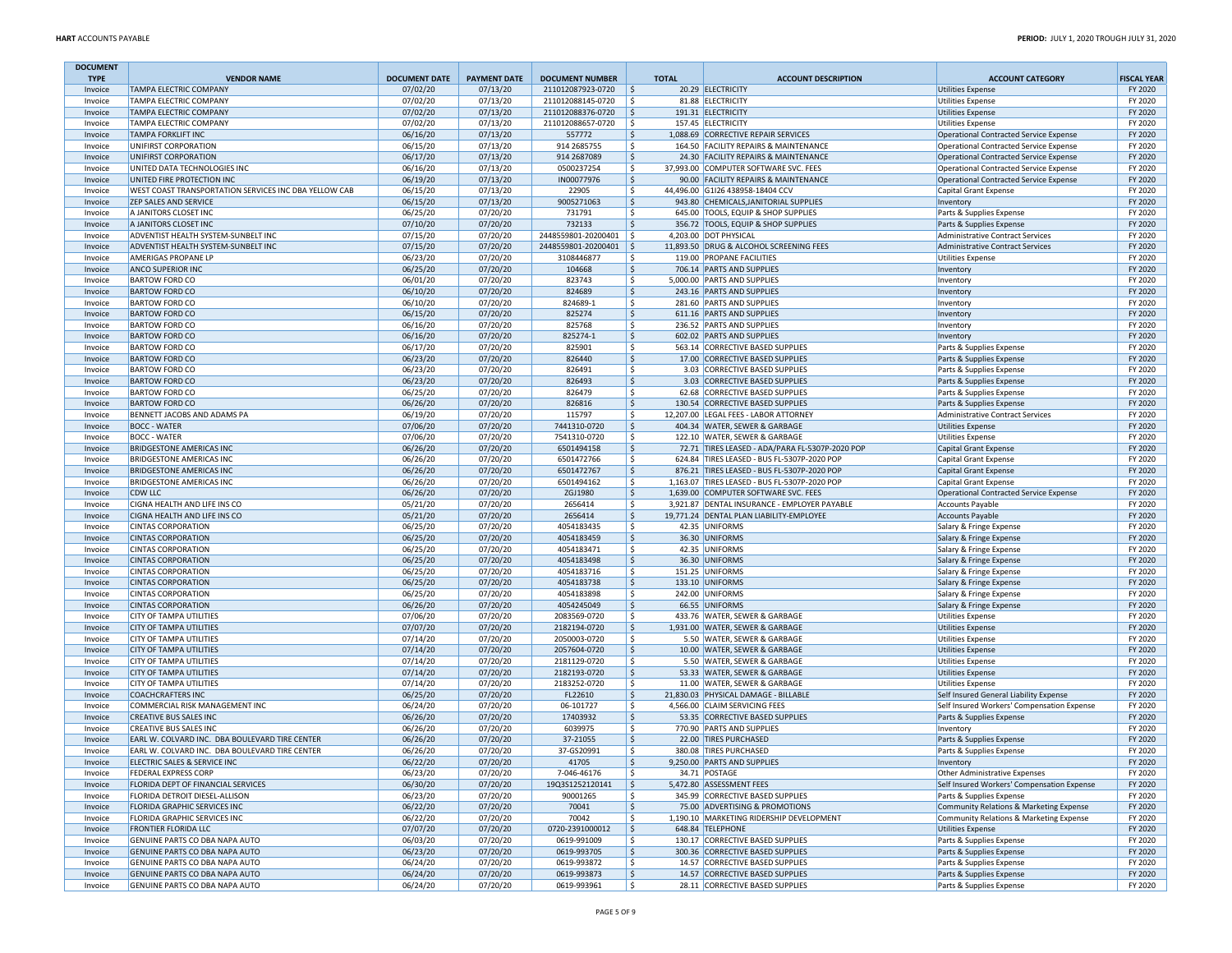| <b>DOCUMENT</b>    |                                                                  |                      |                      |                             |                         |                                                                          |                                                                                  |                    |
|--------------------|------------------------------------------------------------------|----------------------|----------------------|-----------------------------|-------------------------|--------------------------------------------------------------------------|----------------------------------------------------------------------------------|--------------------|
| <b>TYPE</b>        | <b>VENDOR NAME</b>                                               | <b>DOCUMENT DATE</b> | <b>PAYMENT DATE</b>  | <b>DOCUMENT NUMBER</b>      | <b>TOTAL</b>            | <b>ACCOUNT DESCRIPTION</b>                                               | <b>ACCOUNT CATEGORY</b>                                                          | <b>FISCAL YEAR</b> |
| Invoice            | GENUINE PARTS CO DBA NAPA AUTO                                   | 06/24/20             | 07/20/20             | 0619-993962                 | $\frac{1}{2}$           | 28.11 CORRECTIVE BASED SUPPLIES                                          | Parts & Supplies Expense                                                         | FY 2020            |
| Invoice<br>Invoice | GENUINE PARTS CO DBA NAPA AUTO<br>GENUINE PARTS CO DBA NAPA AUTO | 07/10/20<br>07/13/20 | 07/20/20<br>07/20/20 | 0619-996373<br>2504-915365  | l \$<br>l\$             | 13.95 CORRECTIVE BASED SUPPLIES<br>38.34 CORRECTIVE BASED SUPPLIES       | Parts & Supplies Expense<br>Parts & Supplies Expense                             | FY 2020<br>FY 2020 |
| Invoice            | GENUINE PARTS CO DBA NAPA AUTO                                   | 07/14/20             | 07/20/20             | 2504-915499                 | l\$                     | 9.17 CORRECTIVE BASED SUPPLIES                                           | Parts & Supplies Expense                                                         | FY 2020            |
| Invoice            | <b>GILLIG LLC</b>                                                | 06/23/20             | 07/20/20             | 40708770                    | $\frac{1}{2}$           | 345.06 PARTS AND SUPPLIES                                                | Inventory                                                                        | FY 2020            |
| Invoice            | <b>GILLIG LLC</b>                                                | 06/26/20             | 07/20/20             | 40709986                    | \$                      | 9,467.00 PARTS AND SUPPLIES                                              | Inventory                                                                        | FY 2020            |
| Invoice            | <b>GILLIG LLC</b>                                                | 06/26/20             | 07/20/20             | 40709987                    | \$                      | 8,816.24 PARTS AND SUPPLIES                                              | Inventory                                                                        | FY 2020            |
| Invoice            | GUIDESOFT INC DBA KNOWLEDGE SERVICES                             | 06/23/20             | 07/20/20             | 1320494                     | l \$                    | 657.60 SALARIES                                                          | Salary & Fringe Expense                                                          | FY 2020            |
| Invoice            | HILLSBOROUGH TRANSIT AUTHORITY ERF                               | 07/16/20             | 07/20/20             | PPE 07/11/20                | S.                      | 572.50 EMPLOYEE RECREATION FUND                                          | <b>Accounts Payable</b>                                                          | FY 2020            |
| Invoice            | HOLLAND AND KNIGHT LLP                                           | 06/26/20             | 07/20/20             | 6035885                     | S,                      | 4,000.00 PROFESSIONAL SERVICE FEES                                       | Administrative Contract Services                                                 | FY 2020            |
| Invoice            | HOME DEPOT                                                       | 07/02/20             | 07/20/20             | 4972698-07-20               | \$                      | 13.42 CORRECTIVE BASED SUPPLIES                                          | Parts & Supplies Expense                                                         | FY 2020            |
| Invoice            | HOME DEPOT                                                       | 07/03/20             | 07/20/20             | 3972830                     | \$                      | 279.79 FACILITY REPAIRS & MAINTENANCE                                    | Operational Contracted Service Expense                                           | FY 2020            |
| Invoice            | HOME DEPOT                                                       | 07/08/20             | 07/20/20             | 8973151                     | l\$<br>l\$              | 62.10 FACILITY REPAIRS & MAINTENANCE                                     | Operational Contracted Service Expense                                           | FY 2020            |
| Invoice<br>Invoice | HOME DEPOT<br><b>HOME DEPOT</b>                                  | 07/08/20<br>07/09/20 | 07/20/20<br>07/20/20 | 8973167<br>7371811          | $\frac{1}{2}$           | 125.98 FACILITY REPAIRS & MAINTENANCE<br>73.22 CORRECTIVE BASED SUPPLIES | <b>Operational Contracted Service Expense</b><br>Parts & Supplies Expense        | FY 2020<br>FY 2020 |
| Invoice            | HOME DEPOT                                                       | 07/09/20             | 07/20/20             | 7973205                     | \$                      | 31.38 CORRECTIVE BASED SUPPLIES                                          | Parts & Supplies Expense                                                         | FY 2020            |
| Invoice            | INSIGHT PUBLIC SECTOR INC                                        | 06/27/20             | 07/20/20             | 1100744175                  | \$                      | 12,715.36 COMPUTER SOFTWARE SVC. FEES                                    | Operational Contracted Service Expense                                           | FY 2020            |
| Invoice            | INTEGRATED GRAPHIC SOLUTIONS                                     | 06/23/20             | 07/20/20             | 4001                        | l \$                    | 246.00 PRINTING - SYSTEM PROMOTION                                       | Community Relations & Marketing Expense                                          | FY 2020            |
| Invoice            | JANEK CORPORATION, THE                                           | 06/25/20             | 07/20/20             | 108845                      | S.                      | 600.00 PARTS AND SUPPLIES                                                | Inventory                                                                        | FY 2020            |
| Invoice            | KENWORTH OF CENTRAL FLORIDA INC                                  | 06/22/20             | 07/20/20             | 03P93132                    | \$                      | 1,761.52 CORRECTIVE BASED SUPPLIES                                       | Parts & Supplies Expense                                                         | FY 2020            |
| Invoice            | KIRKS AUTOMOTIVE INC                                             | 06/24/20             | 07/20/20             | 1039952                     | $\frac{1}{2}$           | 360.00 PARTS AND SUPPLIES                                                | Inventory                                                                        | FY 2020            |
| Invoice            | LEVEL 3 FINANCING INC DBA LEVEL 3 COMMUNICATIONS LLC             | 06/24/20             | 07/20/20             | 120940818                   | \$                      | 16,621.00 WEB HOSTING SERVICES                                           | Operational Contracted Service Expense                                           | FY 2020            |
| Invoice            | MILLENNIUM VENDING CORP                                          | 06/15/20             | 07/20/20             | <b>HM5858</b>               | l\$                     | 205.00 SAFETY SUPPLIES & EQUIPMENT                                       | Parts & Supplies Expense                                                         | FY 2020            |
| Invoice            | MOHAWK MANUFACTURING & SUPPLY CO                                 | 06/22/20             | 07/20/20             | U058314                     | S.                      | 50.64 PARTS AND SUPPLIES                                                 | Inventory                                                                        | FY 2020            |
| Invoice            | MOHAWK MANUFACTURING & SUPPLY CO                                 | 06/22/20             | 07/20/20             | U058315                     | $\frac{1}{2}$           | 9,180.64 PARTS AND SUPPLIES                                              | Inventory                                                                        | FY 2020            |
| Invoice            | MOHAWK MANUFACTURING & SUPPLY CO                                 | 06/26/20             | 07/20/20             | U058493                     | \$                      | 5,375.30 PARTS AND SUPPLIES                                              | Inventory                                                                        | FY 2020            |
| Invoice            | MOHAWK MANUFACTURING & SUPPLY CO                                 | 06/26/20             | 07/20/20             | U058494                     | \$                      | 5,761.00 PARTS AND SUPPLIES                                              | Inventory                                                                        | FY 2020            |
| Invoice            | MSC INDUSTRIAL SUPPLY CO                                         | 06/25/20             | 07/20/20             | 3933453001                  | l \$<br>S.              | 417.88 CORRECTIVE BASED SUPPLIES                                         | Parts & Supplies Expense                                                         | FY 2020            |
| Invoice<br>Invoice | MSC INDUSTRIAL SUPPLY CO<br>NEOPART TRANSIT LLC                  | 06/26/20<br>06/26/20 | 07/20/20<br>07/20/20 | 3933423001<br>2448513-00    | \$                      | 990.82 CORRECTIVE BASED SUPPLIES<br>1.487.96 PARTS AND SUPPLIES          | Parts & Supplies Expense                                                         | FY 2020<br>FY 2020 |
| Invoice            | PALMDALE OIL COMPANY                                             | 06/22/20             | 07/20/20             | 1365077                     | \$                      | 1,081.00 ENGINE OIL (OIL & LUBE)                                         | Inventory<br>Fuel and Oil Expense                                                | FY 2020            |
| Invoice            | PALMDALE OIL COMPANY                                             | 06/23/20             | 07/20/20             | 1366196                     | \$                      | 678.13 DIESEL & GAS EXCISE TAX                                           | <b>Tax Expense</b>                                                               | FY 2020            |
| Invoice            | PALMDALE OIL COMPANY                                             | 06/23/20             | 07/20/20             | 1366196                     | l\$                     | 2.675.91 GASOLINE                                                        | Fuel and Oil Expense                                                             | FY 2020            |
| Invoice            | PALMDALE OIL COMPANY                                             | 06/26/20             | 07/20/20             | 1368228                     | S.                      | 571.03 DIESEL & GAS EXCISE TAX                                           | <b>Tax Expense</b>                                                               | FY 2020            |
| Invoice            | PALMDALE OIL COMPANY                                             | 06/26/20             | 07/20/20             | 1368228                     | \$                      | 2,128.16 GASOLINE                                                        | Fuel and Oil Expense                                                             | FY 2020            |
| Invoice            | PETROLEUM TRADERS CORPORATION                                    | 06/23/20             | 07/20/20             | 1546796                     | \$<br>9,650.85 DIESEL   |                                                                          | Fuel and Oil Expense                                                             | FY 2020            |
| Invoice            | PETROLEUM TRADERS CORPORATION                                    | 06/23/20             | 07/20/20             | 1546796                     | \$                      | 2,693.43 DIESEL & GAS EXCISE TAX                                         | <b>Tax Expense</b>                                                               | FY 2020            |
| Invoice            | PETROLEUM TRADERS CORPORATION                                    | 06/25/20             | 07/20/20             | 1546797                     | l \$<br>9.591.13 DIESEL |                                                                          | Fuel and Oil Expense                                                             | FY 2020            |
| Invoice            | PETROLEUM TRADERS CORPORATION                                    | 06/25/20             | 07/20/20             | 1546797                     | S.                      | 2,667.45 DIESEL & GAS EXCISE TAX                                         | <b>Tax Expense</b>                                                               | FY 2020            |
| Invoice            | READYREFRESH                                                     | 06/24/20             | 07/20/20             | 10F0008438467               | l \$                    | 957.97 CONTRACT SERVICES                                                 | Operational Contracted Service Expense                                           | FY 2020            |
| Invoice            | SODEXO FITNESS CENTER NETPARK                                    | 07/16/20             | 07/20/20             | PPE 07/11/20                | $\frac{1}{2}$           | 37.42 ACCOUNTS PAYABLE - MANUAL ACCRUALS                                 | <b>Accounts Payable</b>                                                          | FY 2020            |
| Invoice            | STATE OF FLORIDA                                                 | 07/16/20             | 07/20/20             | 2K-0800                     | \$                      | 100.88 TELEPHONE                                                         | <b>Utilities Expense</b>                                                         | FY 2020            |
| Invoice            | STEPPS TOWING SERVICE INC                                        | 06/25/20             | 07/20/20             | HH318603                    | l\$                     | 250.00 TOWING CHARGES                                                    | Operational Contracted Service Expense                                           | FY 2020            |
| Invoice            | STEPPS TOWING SERVICE INC                                        | 06/25/20             | 07/20/20             | HH319595                    | l\$                     | 250.00 TOWING CHARGES                                                    | <b>Operational Contracted Service Expense</b>                                    | FY 2020            |
| Invoice            | STEPPS TOWING SERVICE INC<br>STEPPS TOWING SERVICE INC           | 06/25/20<br>06/25/20 | 07/20/20<br>07/20/20 | HH320075<br>HH320449        | $\frac{1}{2}$<br>\$     | 250.00 TOWING CHARGES<br>250.00 TOWING CHARGES                           | Operational Contracted Service Expense<br>Operational Contracted Service Expense | FY 2020<br>FY 2020 |
| Invoice<br>Invoice | STEPPS TOWING SERVICE INC                                        | 06/25/20             | 07/20/20             | TW319925                    | \$                      | 250.00 TOWING CHARGES                                                    | Operational Contracted Service Expense                                           | FY 2020            |
| Invoice            | STEPPS TOWING SERVICE INC                                        | 06/26/20             | 07/20/20             | HH320549                    | l \$                    | 250.00 TOWING CHARGES                                                    | Operational Contracted Service Expense                                           | FY 2020            |
| Invoice            | TAMPA ELECTRIC COMPANY                                           | 07/06/20             | 07/20/20             | 211012088913-0720           | l\$                     | 3,985.17 ELECTRICITY                                                     | <b>Utilities Expense</b>                                                         | FY 2020            |
| Invoice            | TAMPA ELECTRIC COMPANY                                           | 07/06/20             | 07/20/20             | 211012089184-0720           | l \$                    | 39.22 ELECTRICITY                                                        | <b>Utilities Expense</b>                                                         | FY 2020            |
| Invoice            | TAMPA ELECTRIC COMPANY                                           | 07/06/20             | 07/20/20             | 211012089465-0720           | ۱\$                     | 41.43 ELECTRICITY                                                        | <b>Utilities Expense</b>                                                         | FY 2020            |
| Invoice            | TAMPA ELECTRIC COMPANY                                           | 07/06/20             | 07/20/20             | 211012089754-0720           | l \$                    | 41.65 ELECTRICITY                                                        | <b>Utilities Expense</b>                                                         | FY 2020            |
| Invoice            | TAMPA ELECTRIC COMPANY                                           | 07/06/20             | 07/20/20             | 211012150069-0720           | I \$                    | 40.48 ELECTRICITY                                                        | <b>Utilities Expense</b>                                                         | FY 2020            |
| Invoice            | TAMPA ELECTRIC COMPANY                                           | 07/06/20             | 07/20/20             | 211012150341-0720           | l \$                    | 26.88 ELECTRICITY                                                        | <b>Utilities Expense</b>                                                         | FY 2020            |
| Invoice            | TAMPA ELECTRIC COMPANY                                           | 07/06/20             | 07/20/20             | 211012150622-0720           | I \$                    | 31.92 ELECTRICITY                                                        | <b>Utilities Expense</b>                                                         | FY 2020            |
| Invoice            | TAMPA ELECTRIC COMPANY                                           | 07/08/20             | 07/20/20             | 211012150812-0720           | ۱\$                     | 5,209.36 ELECTRICITY                                                     | <b>Utilities Expense</b>                                                         | FY 2020            |
| Invoice            | TENNANT SALES AND SERVICE                                        | 06/26/20             | 07/20/20             | 917177833                   | \$                      | 241.50 CORRECTIVE BASED SUPPLIES                                         | Parts & Supplies Expense                                                         | FY 2020            |
| Invoice            | UNIFIRST CORPORATION                                             | 06/22/20             | 07/20/20             | 914 2689077                 | l \$                    | 82.50 FACILITY REPAIRS & MAINTENANCE                                     | Operational Contracted Service Expense                                           | FY 2020            |
| Invoice            | UNIFIRST CORPORATION                                             | 06/23/20             | 07/20/20             | 914 2689718                 | I\$                     | 22.50 FACILITY REPAIRS & MAINTENANCE                                     | Operational Contracted Service Expense                                           | FY 2020            |
| Invoice            | UNIFIRST CORPORATION                                             | 06/24/20             | 07/20/20             | 914 2690412                 | \$                      | 89.30 FACILITY REPAIRS & MAINTENANCE                                     | Operational Contracted Service Expense                                           | FY 2020            |
| Invoice            | UNITED REFRIGERATION INC<br>UNITED WAY OF TAMPA BAY, INC.        | 07/15/20<br>07/16/20 | 07/20/20             | 74499650-00<br>PPE 07/11/20 | \$<br>l \$              | 742.50 CORRECTIVE BASED SUPPLIES<br>25.00 UNITED WAY FUND - EMPLOYEES    | Parts & Supplies Expense<br><b>Accounts Payable</b>                              | FY 2020<br>FY 2020 |
| Invoice<br>Invoice | UNUM LIFE INS CO OF AMERICA                                      | 05/20/20             | 07/20/20<br>07/20/20 | 0397613-001-0620            | I \$                    | 727.62 AD&D INSURANCE - EMPLOYER PAYABLE                                 | Accounts Payable                                                                 | FY 2020            |
| Invoice            | UNUM LIFE INS CO OF AMERICA                                      | 05/20/20             | 07/20/20             | 0397613-001-0620            | l \$                    | 8.608.20 LIFE INSURANCE - EMPLOYER PAYABLE                               | <b>Accounts Payable</b>                                                          | FY 2020            |
| Invoice            | UNUM LIFE INS CO OF AMERICA                                      | 05/20/20             | 07/20/20             | 0397613-001-0620            | l\$                     | 23,895.66 LONG-TERM DISABILITY INS - EMPLOYER PAYABLE                    | <b>Accounts Payable</b>                                                          | FY 2020            |
| Invoice            | VEHICLE MAINTENANCE PROGRAM INC                                  | 06/23/20             | 07/20/20             | INV-371666                  | \$                      | 1,680.00 TOOLS, EQUIP & SHOP SUPPLIES                                    | Parts & Supplies Expense                                                         | FY 2020            |
| Invoice            | VEHICLE MAINTENANCE PROGRAM INC                                  | 06/24/20             | 07/20/20             | INV-371922                  | l \$                    | 234.00 PARTS AND SUPPLIES                                                | Inventory                                                                        | FY 2020            |
| Invoice            | WACO FILTERS CORPORATION                                         | 06/24/20             | 07/20/20             | 01291943                    | l \$                    | 887.91 PARTS AND SUPPLIES                                                | Inventory                                                                        | FY 2020            |
| Invoice            | WHITTEL AND MELTON LLC                                           | 07/15/20             | 07/20/20             | JY16J0433873                | ۱\$                     | 40,000.00 CLAIM SETTLEMENT - EMPLOYEE ACTION                             | Self Insured General Liability Expense                                           | FY 2020            |
| Invoice            | A & W MAINTENANCE                                                | 06/01/20             | 07/27/20             | 60936                       | S,                      | 2,704.00 FACILITY REPAIRS & MAINTENANCE                                  | Operational Contracted Service Expense                                           | FY 2020            |
| Invoice            | A JANITORS CLOSET INC                                            | 07/01/20             | 07/27/20             | 731900                      | $\frac{1}{2}$           | 3,940.05 CHEMICALS, JANITORIAL SUPPLIES                                  | Inventory                                                                        | FY 2020            |
| Invoice            | A JANITORS CLOSET INC                                            | 07/02/20             | 07/27/20             | 731935                      | l \$                    | 318.50 CHEMICALS, JANITORIAL SUPPLIES                                    | Inventory                                                                        | FY 2020            |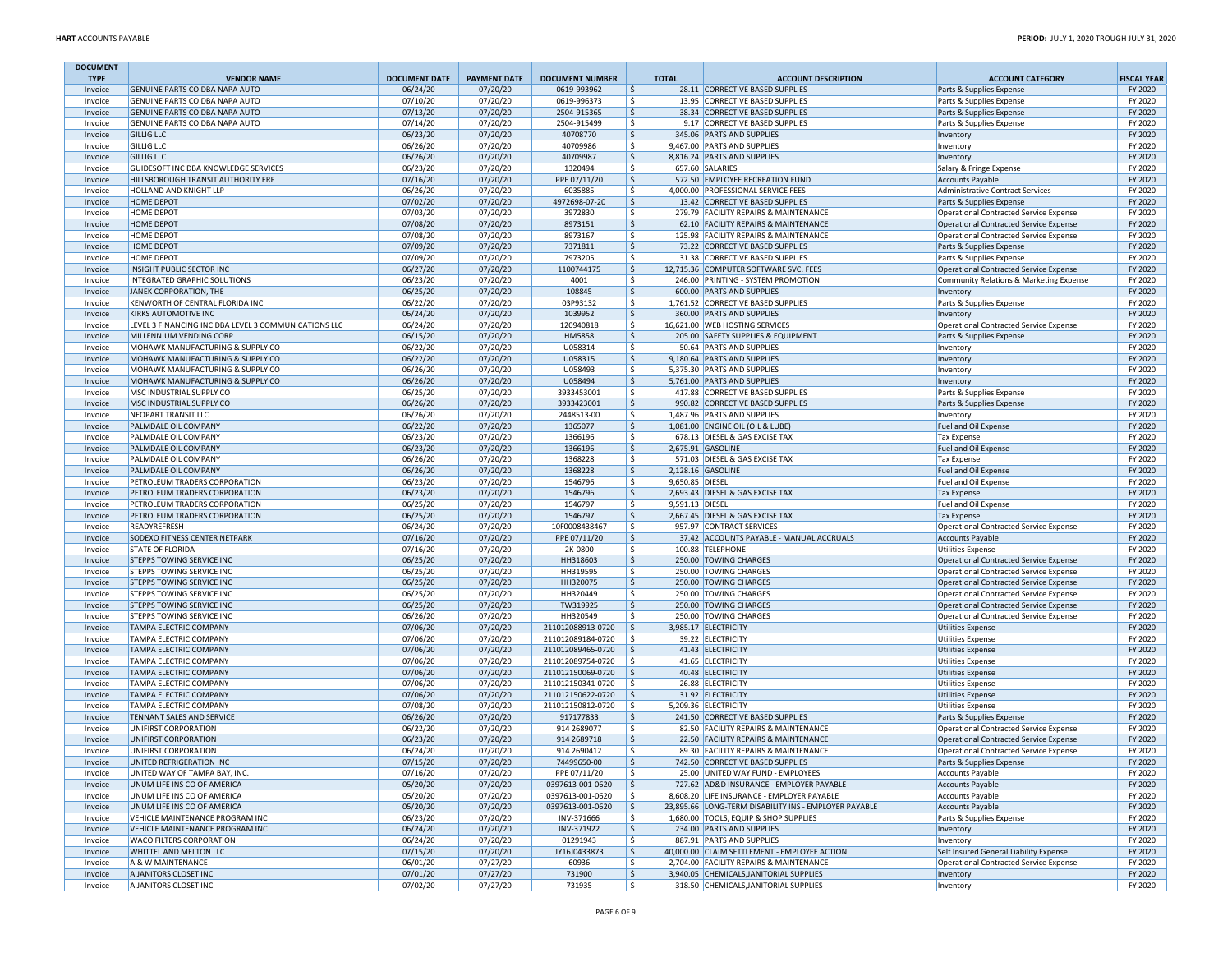| <b>DOCUMENT</b>    |                                                                            |                      |                      |                              |                          |                                                                                              |                                                                     |                    |
|--------------------|----------------------------------------------------------------------------|----------------------|----------------------|------------------------------|--------------------------|----------------------------------------------------------------------------------------------|---------------------------------------------------------------------|--------------------|
| <b>TYPE</b>        | <b>VENDOR NAME</b>                                                         | <b>DOCUMENT DATE</b> | <b>PAYMENT DATE</b>  | <b>DOCUMENT NUMBER</b>       | <b>TOTAL</b>             | <b>ACCOUNT DESCRIPTION</b>                                                                   | <b>ACCOUNT CATEGORY</b>                                             | <b>FISCAL YEAR</b> |
| Invoice            | A JANITORS CLOSET INC                                                      | 07/02/20             | 07/27/20             | 731941                       | \$                       | 232.05 CHEMICALS, JANITORIAL SUPPLIES                                                        | Inventory                                                           | FY 2020            |
| Invoice<br>Invoice | A JANITORS CLOSET INC<br><b>ABC BUS INC</b>                                | 07/02/20<br>06/30/20 | 07/27/20<br>07/27/20 | 731939<br>3100941            | \$<br>l\$                | 374.04 TOOLS, EQUIP & SHOP SUPPLIES<br>1.312.70 PARTS AND SUPPLIES                           | Parts & Supplies Expense<br>Inventory                               | FY 2020<br>FY 2020 |
| Invoice            | <b>ABC BUS INC</b>                                                         | 06/30/20             | 07/27/20             | 3100942                      | S,                       | 4,218.75 PARTS AND SUPPLIES                                                                  | Inventory                                                           | FY 2020            |
| Invoice            | ACEVEDO, MIGUEL                                                            | 07/21/20             | 07/27/20             | 07/17/20-CDL                 | ۱\$                      | 82.00 LICENSES & PERMITS                                                                     | <b>Tax Expense</b>                                                  | FY 2020            |
| Invoice            | AIRGAS INC                                                                 | 06/30/20             | 07/27/20             | 9971863571                   | \$                       | 233.59 TOOLS, EQUIP & SHOP SUPPLIES                                                          | Parts & Supplies Expense                                            | FY 2020            |
| Invoice            | <b>AIRGAS INC</b>                                                          | 06/30/20             | 07/27/20             | 9971863572                   | ۱\$                      | 114.89 TOOLS, EQUIP & SHOP SUPPLIES                                                          | Parts & Supplies Expense                                            | FY 2020            |
| Invoice            | AMERICAN PLANNING ASSOC.                                                   | 07/23/20             | 07/27/20             | 292036-200705                | l \$                     | 595.00 DUES, SUBSCRIPTIONS & FEES                                                            | Administrative Expense                                              | FY 2020            |
| Invoice            | ARCHIVE CORPORATION                                                        | 07/03/20             | 07/27/20             | 0149641                      | \$                       | 873.39 PROFESSIONAL SERVICE FEES                                                             | Administrative Contract Services                                    | FY 2020            |
| Invoice            | ARROW SHEET METAL WORKS INC                                                | 06/30/20             | 07/27/20             | 53855                        | l \$                     | 150.00 CORRECTIVE BASED SUPPLIES                                                             | Parts & Supplies Expense                                            | FY 2020            |
| Invoice            | <b>BARTOW FORD CO</b>                                                      | 05/28/20             | 07/27/20             | 823328                       | $\frac{1}{2}$            | 634.27 CORRECTIVE BASED SUPPLIES                                                             | Parts & Supplies Expense                                            | FY 2020            |
| Invoice            | <b>BLALOCK WALTERS PA</b><br><b>BRIDGESTONE AMERICAS INC</b>               | 06/30/20             | 07/27/20             | $\overline{2}$<br>6501559179 | \$<br>l\$                | 583.00 LEGAL RISK/PL/GENERAL LIABILITY<br>2,252.87 TIRES LEASED - ADA/PARA FL-5307P-2020 POP | Administrative Contract Services                                    | FY 2020<br>FY 2020 |
| Invoice<br>Invoice | BRIDGESTONE AMERICAS INC                                                   | 06/29/20<br>06/29/20 | 07/27/20<br>07/27/20 | 6501559203                   | \$                       | 2,404.58 TIRES LEASED - ADA/PARA FL-5307P-2020 POP                                           | Capital Grant Expense<br>Capital Grant Expense                      | FY 2020            |
| Invoice            | <b>BRIDGESTONE AMERICAS INC</b>                                            | 06/29/20             | 07/27/20             | 6501559179                   | l\$                      | 17,873.40 TIRES LEASED - BUS FL-5307P-2020 POP                                               | <b>Capital Grant Expense</b>                                        | FY 2020            |
| Invoice            | BRIDGESTONE AMERICAS INC                                                   | 06/29/20             | 07/27/20             | 6501559203                   | l \$                     | 9,618.34 TIRES LEASED - BUS FL-5307P-2020 POP                                                | Capital Grant Expense                                               | FY 2020            |
| Invoice            | <b>BRIGHT HOUSE NETWORKS LLC</b>                                           | 07/10/20             | 07/27/20             | 065857001071020              | ۱\$                      | 1,392.57 WEB HOSTING SERVICES                                                                | Operational Contracted Service Expense                              | FY 2020            |
| Invoice            | <b>BUCKEYE CLEANING CENTER</b>                                             | 07/01/20             | 07/27/20             | 90240031                     | l \$                     | 1,677.68 CORRECTIVE BASED SUPPLIES                                                           | Parts & Supplies Expense                                            | FY 2020            |
| Invoice            | <b>BUTLER TRUCK SERVICE INC</b>                                            | 07/01/20             | 07/27/20             | 200622001                    | ۱\$.                     | 413.28 CORRECTIVE REPAIR SERVICES                                                            | Operational Contracted Service Expense                              | FY 2020            |
| Invoice            | CASE CONTRACTING COMPANY                                                   | 06/29/20             | 07/27/20             | 19-2762-9                    | l \$                     | 128,174.09 REHAB MTC DRAINAGE & CONCRETE FL-5307P-2019                                       | Capital Grant Expense                                               | FY 2020            |
| Invoice            | CATAPULT SYSTEMS LLC                                                       | 07/01/20             | 07/27/20             | C086947                      | $\frac{1}{2}$            | 6,650.00 PROFESSIONAL SERVICE FEES                                                           | Administrative Contract Services                                    | FY 2020            |
| Invoice            | CELLCO PARTNERSHIP DBA VERIZON WIRELESS                                    | 07/10/20             | 07/27/20             | 9858516298                   | \$                       | 2,415.23 CELL PHONES                                                                         | Utilities Expense                                                   | FY 2020            |
| Invoice            | CENTRAL FLORIDA LANDSCAPING INC                                            | 06/30/20             | 07/27/20             | 22114                        | \$                       | 5,370.20 CONTRACT SERVICES                                                                   | Operational Contracted Service Expense                              | FY 2020            |
| Invoice            | <b>CINTAS CORPORATION</b>                                                  | 07/02/20             | 07/27/20             | 4054806851                   | \$                       | 42.35 UNIFORMS                                                                               | Salary & Fringe Expense                                             | FY 2020            |
| Invoice<br>Invoice | <b>CINTAS CORPORATION</b><br><b>CINTAS CORPORATION</b>                     | 07/02/20<br>07/02/20 | 07/27/20<br>07/27/20 | 4054806898<br>4054806993     | l\$<br> \$               | 36.30 UNIFORMS<br>36.30 UNIFORMS                                                             | Salary & Fringe Expense<br>Salary & Fringe Expense                  | FY 2020<br>FY 2020 |
| Invoice            | <b>CINTAS CORPORATION</b>                                                  | 07/02/20             | 07/27/20             | 4054807014                   | $\frac{1}{2}$            | 42.35 UNIFORMS                                                                               | Salary & Fringe Expense                                             | FY 2020            |
| Invoice            | <b>CINTAS CORPORATION</b>                                                  | 07/02/20             | 07/27/20             | 4054807130                   | l \$                     | 151.25 UNIFORMS                                                                              | Salary & Fringe Expense                                             | FY 2020            |
| Invoice            | <b>CINTAS CORPORATION</b>                                                  | 07/02/20             | 07/27/20             | 4054807176                   | \$                       | 139.15 UNIFORMS                                                                              | Salary & Fringe Expense                                             | FY 2020            |
| Invoice            | <b>CINTAS CORPORATION</b>                                                  | 07/02/20             | 07/27/20             | 4054807307                   | l \$                     | 242.00 UNIFORMS                                                                              | Salary & Fringe Expense                                             | FY 2020            |
| Invoice            | <b>CINTAS CORPORATION</b>                                                  | 07/02/20             | 07/27/20             | 4054808428                   | \$                       | 66.55 UNIFORMS                                                                               | Salary & Fringe Expense                                             | FY 2020            |
| Invoice            | <b>CISCO SYSTEMS INC</b>                                                   | 06/28/20             | 07/27/20             | 5100289319                   | \$                       | 345.00 WEB HOSTING SERVICES                                                                  | Operational Contracted Service Expense                              | FY 2020            |
| Invoice            | CITY OF TAMPA GENERAL ACCOUNTING                                           | 07/10/20             | 07/27/20             | 2857381                      | \$                       | 16,530.47 13 (C) BACK PENSION                                                                | Salary & Fringe Expense                                             | FY 2020            |
| Invoice            | CITY OF TAMPA PARKING DIVISION                                             | 06/16/20             | 07/27/20             | 26541                        | \$                       | 1,797.34 LEASES AND RENTAL                                                                   | Administrative Expense                                              | FY 2020            |
| Invoice            | CITY OF TAMPA PARKING DIVISION                                             | 07/16/20             | 07/27/20             | 26727                        | ۱\$                      | 2,039.55 LEASES AND RENTAL                                                                   | Administrative Expense                                              | FY 2020            |
| Invoice            | CITY OF TAMPA UTILITIES<br>CITY OF TAMPA UTILITIES                         | 07/15/20<br>07/16/20 | 07/27/20<br>07/27/20 | 2052945-0720<br>2090111-0720 | l \$<br>۱\$              | 82.81 WATER, SEWER & GARBAGE<br>844.81 WATER, SEWER & GARBAGE                                | <b>Utilities Expense</b>                                            | FY 2020<br>FY 2020 |
| Invoice<br>Invoice | CITY OF TAMPA UTILITIES                                                    | 07/20/20             | 07/27/20             | 2246116-0720                 | l \$                     | 1,444.37 WATER, SEWER & GARBAGE                                                              | Utilities Expense<br><b>Utilities Expense</b>                       | FY 2020            |
| Invoice            | CONNETICS TRANSPORTATION GROUP INC                                         | 07/01/20             | 07/27/20             | 5 HART COA                   | l\$                      | 25,327.00 SHRT RNG TDP/COA (COMP OP ANLYS) FL-5307P-2020                                     | Capital Grant Expense                                               | FY 2020            |
| Invoice            | CREATIVE BUS SALES INC                                                     | 06/29/20             | 07/27/20             | 13042511                     | l \$                     | 585.00 PARTS AND SUPPLIES                                                                    | Inventory                                                           | FY 2020            |
| Invoice            | <b>CREATIVE BUS SALES INC</b>                                              | 06/30/20             | 07/27/20             | 6039934                      | \$                       | 856.81 CORRECTIVE BASED SUPPLIES                                                             | Parts & Supplies Expense                                            | FY 2020            |
| Invoice            | CREATIVE BUS SALES INC                                                     | 06/30/20             | 07/27/20             | 13042565                     | \$                       | 2,128.74 PARTS AND SUPPLIES                                                                  | Inventory                                                           | FY 2020            |
| Invoice            | <b>CYBERSOURCE CORPORATION</b>                                             | 06/30/20             | 07/27/20             | 042300505732                 | l\$                      | 794.00 BANKING FEES REGIONAL FAREBOX                                                         | Administrative Expense                                              | FY 2020            |
| Invoice            | DATA FACTS INC                                                             | 06/30/20             | 07/27/20             | 140663                       | ۱\$.                     | 757.00 EMPLOYMENT PROCESS SERVICES                                                           | <b>Administrative Contract Services</b>                             | FY 2020            |
| Invoice            | DEAN RINGERS MORGAN AND LAWTON PA                                          | 06/30/20             | 07/27/20             | 174313                       | l\$                      | 16,535.65 LEGAL RISK/PL/GENERAL LIABILITY                                                    | <b>Administrative Contract Services</b>                             | FY 2020            |
| Invoice            | DEAN RINGERS MORGAN AND LAWTON PA                                          | 06/30/20             | 07/27/20             | 174314                       | \$                       | 64.25 LEGAL RISK/PL/GENERAL LIABILITY                                                        | <b>Administrative Contract Services</b>                             | FY 2020            |
| Invoice            | DYNAMIC SECURITY INC                                                       | 07/03/20             | 07/27/20             | 2000004680                   | ۱\$                      | 50,144.95 SECURITY SERVICES                                                                  | Operational Contracted Service Expense                              | FY 2020            |
| Invoice            | FINISHMASTER INC                                                           | 07/01/20             | 07/27/20             | 86165219                     | l \$<br>۱\$              | 333.12 PARTS AND SUPPLIES                                                                    | Inventory                                                           | FY 2020            |
| Invoice<br>Invoice | FLEET ACQUISTIONS LLC DBA FLEET PRODUCTS<br>GALLAGHER BENEFIT SERVICES INC | 07/01/20<br>02/07/20 | 07/27/20<br>07/27/20 | 1722725<br>194083            | l \$                     | 42.31 TOOLS, EQUIP & SHOP SUPPLIES<br>5,833.00 PROFESSIONAL SERVICE FEES                     | Parts & Supplies Expense<br><b>Administrative Contract Services</b> | FY 2020<br>FY 2020 |
| Invoice            | GENUINE PARTS CO DBA NAPA AUTO                                             | 07/01/20             | 07/27/20             | 0619-994982                  | \$                       | 394.84 CORRECTIVE BASED SUPPLIES                                                             | Parts & Supplies Expense                                            | FY 2020            |
| Invoice            | GENUINE PARTS CO DBA NAPA AUTO                                             | 07/01/20             | 07/27/20             | 0619-994983                  | \$                       | 264.32 CORRECTIVE BASED SUPPLIES                                                             | Parts & Supplies Expense                                            | FY 2020            |
| Invoice            | GENUINE PARTS CO DBA NAPA AUTO                                             | 07/01/20             | 07/27/20             | 2504-914651                  | l\$                      | 32.75 CORRECTIVE BASED SUPPLIES                                                              | Parts & Supplies Expense                                            | FY 2020            |
| Invoice            | <b>GILLIG LLC</b>                                                          | 06/30/20             | 07/27/20             | 40710645                     | \$                       | 343.32 CORRECTIVE BASED SUPPLIES                                                             | Parts & Supplies Expense                                            | FY 2020            |
| Invoice            | <b>GILLIG LLC</b>                                                          | 07/01/20             | 07/27/20             | 40711030                     | l\$                      | 100.00 CORRECTIVE BASED SUPPLIES                                                             | Parts & Supplies Expense                                            | FY 2020            |
| Invoice            | <b>GILLIG LLC</b>                                                          | 07/02/20             | 07/27/20             | 40711437                     | \$                       | 436.32 PARTS AND SUPPLIES                                                                    | Inventory                                                           | FY 2020            |
| Invoice            | <b>GRAINGER</b>                                                            | 06/30/20             | 07/27/20             | 9575591186                   | $\frac{1}{2}$            | 14.66 CORRECTIVE BASED SUPPLIES                                                              | Parts & Supplies Expense                                            | FY 2020            |
| Invoice            | <b>GRAINGER</b>                                                            | 06/30/20             | 07/27/20             | 9575591194                   | l \$                     | 29.93 CORRECTIVE BASED SUPPLIES                                                              | Parts & Supplies Expense                                            | FY 2020            |
| Invoice            | <b>GRAINGER</b><br><b>GUARANTEED RADIATORS OF TAMPA INC</b>                | 07/01/20             | 07/27/20             | 9577003594                   | ۱\$.                     | 16.94 CORRECTIVE BASED SUPPLIES<br>1.190.00 PARTS AND SUPPLIES                               | Parts & Supplies Expense                                            | FY 2020            |
| Invoice            |                                                                            | 06/01/20             | 07/27/20             | 086164                       | l \$                     |                                                                                              | Inventory                                                           | FY 2020            |
| Invoice<br>Invoice | GUARANTEED RADIATORS OF TAMPA INC<br>GUIDESOFT INC DBA KNOWLEDGE SERVICES  | 06/02/20<br>06/30/20 | 07/27/20<br>07/27/20 | 086166<br>1321784            | ۱\$.<br>l \$             | 1,190.00 PARTS AND SUPPLIES<br>657.60 SALARIES                                               | Inventory<br>Salary & Fringe Expense                                | FY 2020<br>FY 2020 |
| Invoice            | GUIDESOFT INC DBA KNOWLEDGE SERVICES                                       | 06/30/20             | 07/27/20             | 1321785                      | l\$                      | 6,996.69 SALARIES                                                                            | Salary & Fringe Expense                                             | FY 2020            |
| Invoice            | HOLLAND AND KNIGHT LLP                                                     | 06/30/20             | 07/27/20             | 6036802                      | l \$                     | 8,000.00 PROFESSIONAL SERVICE FEES                                                           | Administrative Contract Services                                    | FY 2020            |
| Invoice            | HOME DEPOT                                                                 | 07/13/20             | 07/27/20             | 3973469                      | l \$                     | 17.40 CORRECTIVE BASED SUPPLIES                                                              | Parts & Supplies Expense                                            | FY 2020            |
| Invoice            | HOME DEPOT                                                                 | 07/15/20             | 07/27/20             | 1973739                      | $\overline{\phantom{a}}$ | 15.93 CORRECTIVE BASED SUPPLIES                                                              | Parts & Supplies Expense                                            | FY 2020            |
| Invoice            | <b>HOME DEPOT</b>                                                          | 07/16/20             | 07/27/20             | 973803                       | $\frac{1}{2}$            | 48.14 CORRECTIVE BASED SUPPLIES                                                              | Parts & Supplies Expense                                            | FY 2020            |
| Invoice            | HOME DEPOT                                                                 | 07/16/20             | 07/27/20             | 973830                       | l \$                     | 602.53 FACILITY REPAIRS & MAINTENANCE                                                        | Operational Contracted Service Expense                              | FY 2020            |
| Invoice            | HOME DEPOT                                                                 | 07/17/20             | 07/27/20             | 9973948                      | \$                       | 13.92 CORRECTIVE BASED SUPPLIES                                                              | Parts & Supplies Expense                                            | FY 2020            |
| Invoice            | HOWCO ENVIRONMENTAL SERVICES                                               | 07/02/20             | 07/27/20             | 0333174                      | l \$                     | 215.00 FACILITY REPAIRS & MAINTENANCE                                                        | Operational Contracted Service Expense                              | FY 2020            |
| Invoice            | HYDRAULIC ELECTRIC COMPONENT SUPPLY INC                                    | 07/01/20             | 07/27/20             | 0144296-IN                   | $\frac{1}{2}$            | 800.00 PARTS AND SUPPLIES                                                                    | Inventory                                                           | FY 2020            |
| Invoice            | HYDRAULIC ELECTRIC COMPONENT SUPPLY INC                                    | 07/02/20             | 07/27/20             | 0144320-IN                   | l \$                     | 480.00 PARTS AND SUPPLIES                                                                    | Inventory                                                           | FY 2020            |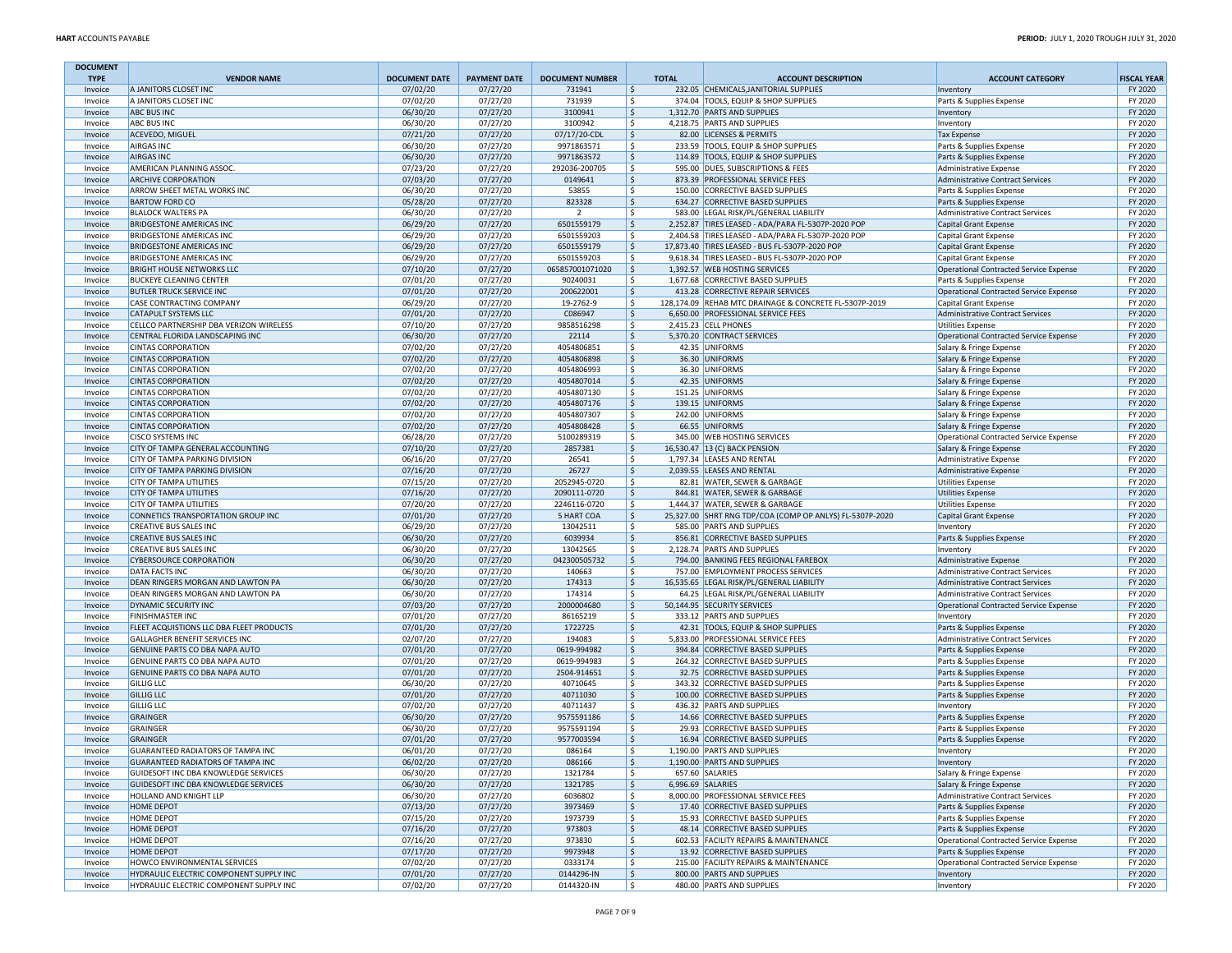| <b>DOCUMENT</b>    |                                                                                                |                      |                      |                                        |                                           |                                                                                    |                                                                                    |                    |
|--------------------|------------------------------------------------------------------------------------------------|----------------------|----------------------|----------------------------------------|-------------------------------------------|------------------------------------------------------------------------------------|------------------------------------------------------------------------------------|--------------------|
| <b>TYPE</b>        | <b>VENDOR NAME</b><br><b>IBP INDUSTRIES</b>                                                    | <b>DOCUMENT DATE</b> | <b>PAYMENT DATE</b>  | <b>DOCUMENT NUMBER</b>                 | <b>TOTAL</b>                              | <b>ACCOUNT DESCRIPTION</b><br>916.00 PARTS AND SUPPLIES                            | <b>ACCOUNT CATEGORY</b>                                                            | <b>FISCAL YEAR</b> |
| Invoice<br>Invoice | INDUSTRYSAFE LLC                                                                               | 07/01/20<br>06/30/20 | 07/27/20<br>07/27/20 | 033214<br><b>INV8654</b>               | \$<br>l \$                                | 35,238.00 COMP SOFTWARE SEC INDUSTRYSAFE FL-5307P                                  | Inventory<br>Capital Grant Expense                                                 | FY 2020<br>FY 2020 |
| Invoice            | INIT INNOVATIONS IN TRANSPORTATION INC                                                         | 07/01/20             | 07/27/20             | PM-IVA-000480                          | I \$                                      | 55,265.72 CONTRACT SERVICES                                                        | Operational Contracted Service Expense                                             | FY 2020            |
| Invoice            | J2 CLOUD SERVICES LLC                                                                          | 06/30/20             | 07/27/20             | 1454082                                | S.                                        | 483.06 COMPUTER SOFTWARE SVC. FEES                                                 | Operational Contracted Service Expense                                             | FY 2020            |
| Invoice            | JOHNS EASTERN COMPANY INC                                                                      | 07/01/20             | 07/27/20             | 07012020                               | \$                                        | 15,400.00 CLAIM SERVICING FEES                                                     | Self Insured General Liability Expense                                             | FY 2020            |
| Invoice            | JOHNSON CONTROLS SECURITY SOLUTIONS                                                            | 06/08/20             | 07/27/20             | 34442229                               | \$                                        | 671.07 CORRECTIVE BASED SUPPLIES                                                   | Parts & Supplies Expense                                                           | FY 2020            |
| Invoice<br>Invoice | K & J SAFETY SECURITY CONSULTING SERVICES INC<br>K & J SAFETY SECURITY CONSULTING SERVICES INC | 07/01/20<br>07/01/20 | 07/27/20<br>07/27/20 | HART SMS 2020-01<br>HART SMS 2020-03   | ۱\$.<br>l \$                              | 7,500.00 CONSULTANT FEES<br>6,000.00 CONSULTANT FEES                               | <b>Administrative Expense</b><br>Administrative Expense                            | FY 2020<br>FY 2020 |
| Invoice            | KENWORTH OF CENTRAL FLORIDA INC                                                                | 06/30/20             | 07/27/20             | 03P94717                               | \$                                        | 3,008.18 PARTS AND SUPPLIES                                                        | Inventory                                                                          | FY 2020            |
| Invoice            | KENWORTH OF CENTRAL FLORIDA INC                                                                | 07/01/20             | 07/27/20             | 03P94936                               | S,                                        | 1,026.79 PARTS AND SUPPLIES                                                        | Inventory                                                                          | FY 2020            |
| Invoice            | KENWORTH OF CENTRAL FLORIDA INC                                                                | 07/02/20             | 07/27/20             | 03P94719                               | \$                                        | 5,897.68 PARTS AND SUPPLIES                                                        | Inventory                                                                          | FY 2020            |
| Invoice            | KIMLEY-HORN AND ASSOCIATES INC                                                                 | 06/30/20             | 07/27/20             | 16886587                               | \$                                        | 1,619.40 ASSOC TRANSIT IMPRV (min 1%) E&D FL-5339X-2018                            | Capital Grant Expense                                                              | FY 2020            |
| Invoice            | KONICA MINOLTA BUSINESS SOLUTIONS USA INC                                                      | 06/30/20             | 07/27/20             | 9006907697                             | l\$                                       | 3,429.63 LEASES & RENTALS                                                          | Other Administrative Expenses                                                      | FY 2020            |
| Invoice            | LAKE DOCTORS INC                                                                               | 07/01/20             | 07/27/20             | 512374                                 | S.                                        | 125.00 CONTRACT SERVICES                                                           | Operational Contracted Service Expense                                             | FY 2020            |
| Invoice            | LAKE DOCTORS INC                                                                               | 07/01/20<br>06/30/20 | 07/27/20<br>07/27/20 | 516558<br>33364                        | $\frac{1}{2}$<br>\$                       | 160.00 CONTRACT SERVICES<br>12,255.00 ARMORED CAR SERVICES                         | Operational Contracted Service Expense<br>Operational Contracted Service Expense   | FY 2020<br>FY 2020 |
| Invoice<br>Invoice | MID FLORIDA ARMORED & ATM SERVICES INC<br>MOHAWK MANUFACTURING & SUPPLY CO                     | 06/29/20             | 07/27/20             | U058551                                | \$                                        | 2,973.14 PARTS AND SUPPLIES                                                        | Inventory                                                                          | FY 2020            |
| Invoice            | MOHAWK MANUFACTURING & SUPPLY CO                                                               | 07/02/20             | 07/27/20             | U058669                                | l \$                                      | 147.75 CORRECTIVE BASED SUPPLIES                                                   | Parts & Supplies Expense                                                           | FY 2020            |
| Invoice            | MOHAWK MANUFACTURING & SUPPLY CO                                                               | 07/02/20             | 07/27/20             | U058668                                | S.                                        | 863.46 PARTS AND SUPPLIES                                                          | Inventory                                                                          | FY 2020            |
| Invoice            | MOHAWK MANUFACTURING & SUPPLY CO                                                               | 07/02/20             | 07/27/20             | U058670                                | \$                                        | 869.40 PARTS AND SUPPLIES                                                          | Inventory                                                                          | FY 2020            |
| Invoice            | MOHAWK MANUFACTURING & SUPPLY CO                                                               | 07/02/20             | 07/27/20             | U058671                                | $\frac{1}{2}$                             | 596.25 PARTS AND SUPPLIES                                                          | Inventory                                                                          | FY 2020            |
| Invoice            | MSC INDUSTRIAL SUPPLY CO                                                                       | 07/01/20             | 07/27/20             | 3938448001                             | \$                                        | 251.90 CORRECTIVE BASED SUPPLIES                                                   | Parts & Supplies Expense                                                           | FY 2020            |
| Invoice            | MSC INDUSTRIAL SUPPLY CO                                                                       | 07/02/20             | 07/27/20             | 3948316001                             | l\$                                       | 327.74 CORRECTIVE BASED SUPPLIES                                                   | Parts & Supplies Expense                                                           | FY 2020            |
| Invoice<br>Invoice | NOVA ENGINEERING & ENVIRONMENTAL LLC<br>NOVA ENGINEERING & ENVIRONMENTAL LLC                   | 06/29/20<br>06/29/20 | 07/27/20<br>07/27/20 | 0225900<br>0225901                     | l\$<br>$\frac{1}{2}$                      | 1,335.18 PROFESSIONAL SERVICE FEES<br>88.25 PROFESSIONAL SERVICE FEES              | <b>Administrative Contract Services</b><br><b>Administrative Contract Services</b> | FY 2020<br>FY 2020 |
| Invoice            | OFFICE DEPOT INC                                                                               | 06/30/20             | 07/27/20             | 498057282001                           | \$                                        | 223.42 COMPUTER EQUIPMENT                                                          | Parts & Supplies Expense                                                           | FY 2020            |
| Invoice            | OFFICE DEPOT INC                                                                               | 06/30/20             | 07/27/20             | 15238663                               | \$                                        | 2,045.15 CONTRACTED OFFICE SUPPLIES                                                | Parts & Supplies Expense                                                           | FY 2020            |
| Invoice            | P&A ADMINISTRATIVE SERVICES INC                                                                | 05/16/20             | 07/27/20             | F81520413960                           | l \$                                      | 1,092.10 PROFESSIONAL SERVICE FEES                                                 | Administrative Contract Services                                                   | FY 2020            |
| Invoice            | P&A ADMINISTRATIVE SERVICES INC                                                                | 07/01/20             | 07/27/20             | 2748328                                | I\$                                       | 280.00 HEALTH INSURANCE EXCESS EXPENSE                                             | Salary & Fringe Expense                                                            | FY 2020            |
| Invoice            | PALMDALE OIL COMPANY                                                                           | 06/30/20             | 07/27/20             | 1370075                                | S,                                        | 678.10 DIESEL & GAS EXCISE TAX                                                     | <b>Tax Expense</b>                                                                 | FY 2020            |
| Invoice            | PALMDALE OIL COMPANY                                                                           | 06/30/20             | 07/27/20             | 1370075                                | \$                                        | 2,536.31 GASOLINE                                                                  | Fuel and Oil Expense                                                               | FY 2020            |
| Invoice<br>Invoice | PALMDALE OIL COMPANY<br>PEOPLES GAS COMPANY                                                    | 07/01/20<br>07/17/20 | 07/27/20<br>07/27/20 | 1370294<br>211012153790-0720           | \$<br>$\vert$ \$                          | 654.08 ENGINE OIL (OIL & LUBE)<br>49.70 NATURAL GAS                                | Fuel and Oil Expense<br>Utilities Expense                                          | FY 2020<br>FY 2020 |
| Invoice            | PETROLEUM TRADERS CORPORATION                                                                  | 06/29/20             | 07/27/20             | 1546798                                | \$<br>9,687.09 DIESEL                     |                                                                                    | Fuel and Oil Expense                                                               | FY 2020            |
| Invoice            | PETROLEUM TRADERS CORPORATION                                                                  | 06/29/20             | 07/27/20             | 1546798                                | \$                                        | 2,694.14 DIESEL & GAS EXCISE TAX                                                   | <b>Tax Expense</b>                                                                 | FY 2020            |
| Invoice            | PETROLEUM TRADERS CORPORATION                                                                  | 06/30/20             | 07/27/20             | 1546794                                | \$<br>9,615.44 DIESEL                     |                                                                                    | Fuel and Oil Expense                                                               | FY 2020            |
| Invoice            | PETROLEUM TRADERS CORPORATION                                                                  | 06/30/20             | 07/27/20             | 1546794                                | \$                                        | 2,674.23 DIESEL & GAS EXCISE TAX                                                   | <b>Tax Expense</b>                                                                 | FY 2020            |
| Invoice            | PETROLEUM TRADERS CORPORATION                                                                  | 07/02/20             | 07/27/20             | 1557479                                | l \$<br>9,579.62 DIESEL                   |                                                                                    | Fuel and Oil Expense                                                               | FY 2020            |
| Invoice            | PETROLEUM TRADERS CORPORATION                                                                  | 07/02/20             | 07/27/20             | 1557479                                | I\$                                       | 2,664.25 DIESEL & GAS EXCISE TAX                                                   | <b>Tax Expense</b>                                                                 | FY 2020            |
| Invoice            | PRECISECAL SERVICES INC<br>PRESIDIO HOLDINGS INC                                               | 06/29/20<br>04/26/20 | 07/27/20<br>07/27/20 | 20-34973<br>6021120002123              | \$<br>۱\$.                                | 489.00 CORRECTIVE BASED SUPPLIES<br>13,452.08 SURV/SEC NOT MOBILE (min1%) FL-5307P | Parts & Supplies Expense<br><b>Capital Grant Expense</b>                           | FY 2020<br>FY 2020 |
| Invoice<br>Invoice | REPUBLIC SERVICES INC                                                                          | 06/30/20             | 07/27/20             | 0696-000885568                         | l \$                                      | 338.11 WATER, SEWER & GARBAGE                                                      | <b>Utilities Expense</b>                                                           | FY 2020            |
| Invoice            | REPUBLIC SERVICES INC                                                                          | 06/30/20             | 07/27/20             | 0696-000885569                         | l\$                                       | 1,205.56 WATER, SEWER & GARBAGE                                                    | <b>Utilities Expense</b>                                                           | FY 2020            |
| Invoice            | <b>RUSH TRUCK CENTER</b>                                                                       | 07/01/20             | 07/27/20             | 3019875150                             | l \$                                      | 1,938.80 PARTS AND SUPPLIES                                                        | Inventory                                                                          | FY 2020            |
| Invoice            | <b>SAMS CLUB DIRECT</b>                                                                        | 07/08/20             | 07/27/20             | 6255                                   | \$                                        | 24.46 BUSINESS MEETING COST                                                        | Administrative Expense                                                             | FY 2020            |
| Invoice            | SCHINDLER ELEVATOR CORP                                                                        | 07/01/20             | 07/27/20             | 8105374012                             | \$                                        | 808.78 CONTRACT SERVICES                                                           | Operational Contracted Service Expense                                             | FY 2020            |
| Invoice            | SCHINDLER ELEVATOR CORP                                                                        | 07/01/20             | 07/27/20             | 8105374012                             | $\frac{1}{2}$                             | 177.29 FACILITY REPAIRS & MAINTENANCE                                              | Operational Contracted Service Expense                                             | FY 2020            |
| Invoice<br>Invoice | SOUTHEAST POWER SYSTEMS OF TAMPA INC<br>SOUTHEAST POWER SYSTEMS OF TAMPA INC                   | 07/01/20<br>07/02/20 | 07/27/20<br>07/27/20 | 23 179353<br>23 179362                 | l \$<br>S.                                | 742.20 PARTS AND SUPPLIES<br>1,658.50 PARTS AND SUPPLIES                           | Inventory<br>Inventory                                                             | FY 2020<br>FY 2020 |
| Invoice            | STEPPS TOWING SERVICE INC                                                                      | 06/29/20             | 07/27/20             | HH319939                               | \$                                        | 250.00 TOWING CHARGES                                                              | Operational Contracted Service Expense                                             | FY 2020            |
| Invoice            | STEPPS TOWING SERVICE INC                                                                      | 06/29/20             | 07/27/20             | HH319951                               | $\frac{1}{2}$                             | 250.00 TOWING CHARGES                                                              | Operational Contracted Service Expense                                             | FY 2020            |
| Invoice            | STEPPS TOWING SERVICE INC                                                                      | 06/29/20             | 07/27/20             | HH320164                               | \$                                        | 187.50 TOWING CHARGES                                                              | Operational Contracted Service Expense                                             | FY 2020            |
| Invoice            | <b>STEPPS TOWING SERVICE INC</b>                                                               | 07/02/20             | 07/27/20             | HH321456                               | l\$                                       | 281.25 TOWING CHARGES                                                              | Operational Contracted Service Expense                                             | FY 2020            |
| Invoice            | STEPPS TOWING SERVICE INC                                                                      | 07/02/20             | 07/27/20             | HH321637                               | l\$                                       | 250.00 TOWING CHARGES                                                              | <b>Operational Contracted Service Expense</b>                                      | FY 2020            |
| Invoice            | STEPPS TOWING SERVICE INC                                                                      | 07/02/20             | 07/27/20             | HH321810                               | $\frac{1}{2}$                             | 250.00 TOWING CHARGES                                                              | Operational Contracted Service Expense                                             | FY 2020            |
| Invoice<br>Invoice | STERICYCLE INC<br>TAMPA BAY SYSTEM SALES INC DBA TAMPA BAY TRANE                               | 06/30/20<br>06/30/20 | 07/27/20<br>07/27/20 | 1010007098<br>254978                   | \$<br> \$                                 | 7.25 CONTRACT SERVICES<br>1,528.00 FACILITY REPAIRS & MAINTENANCE                  | Operational Contracted Service Expense<br>Operational Contracted Service Expense   | FY 2020<br>FY 2020 |
| Invoice            | TAMPA DOWNTOWN PARTNERSHIP                                                                     | 07/16/20             | 07/27/20             | 21167                                  | l\$                                       | 17,646.11 OPER DWNTWNR 443425-18401                                                | Capital Grant Expense                                                              | FY 2020            |
| Invoice            | TAMPA ELECTRIC COMPANY                                                                         | 07/14/20             | 07/27/20             | 211012151059-0720                      | l \$                                      | 32.00 ELECTRICITY                                                                  | <b>Utilities Expense</b>                                                           | FY 2020            |
| Invoice            | TAMPA ELECTRIC COMPANY                                                                         | 07/14/20             | 07/27/20             | 211012151307-0720                      | l \$                                      | 20.29 ELECTRICITY                                                                  | <b>Utilities Expense</b>                                                           | FY 2020            |
| Invoice            | <b>TAMPA ELECTRIC COMPANY</b>                                                                  | 07/14/20             | 07/27/20             | 211012151570-0720                      | $\vert$ \$                                | 48.36 ELECTRICITY                                                                  | <b>Utilities Expense</b>                                                           | FY 2020            |
| Invoice            | <b>TAMPA ELECTRIC COMPANY</b>                                                                  | 07/14/20             | 07/27/20             | 211012151794-0720 \$                   |                                           | 19.73 ELECTRICITY                                                                  | <b>Utilities Expense</b>                                                           | FY 2020            |
| Invoice            | <b>TAMPA ELECTRIC COMPANY</b>                                                                  | 07/14/20             | 07/27/20             | 211012152065-0720                      | $\vert$ \$                                | 18.52 ELECTRICITY                                                                  | Utilities Expense                                                                  | FY 2020            |
| Invoice<br>Invoice | TAMPA ELECTRIC COMPANY<br>TAMPA ELECTRIC COMPANY                                               | 07/15/20<br>07/15/20 | 07/27/20<br>07/27/20 | 211012152305-0720<br>211012152636-0720 | $\frac{1}{2}$<br>$\vert \mathsf{s} \vert$ | 18.52 ELECTRICITY<br>69.25 ELECTRICITY                                             | <b>Utilities Expense</b><br><b>Utilities Expense</b>                               | FY 2020<br>FY 2020 |
| Invoice            | TAMPA ELECTRIC COMPANY                                                                         | 07/16/20             | 07/27/20             | 211012152933-0720                      | $\frac{1}{2}$                             | 183.57 ELECTRICITY                                                                 | <b>Utilities Expense</b>                                                           | FY 2020            |
| Invoice            | TAMPA ELECTRIC COMPANY                                                                         | 07/17/20             | 07/27/20             | 211012153196-0720                      | $\vert$ \$                                | 5,567.37 ELECTRICITY                                                               | <b>Utilities Expense</b>                                                           | FY 2020            |
| Invoice            | TAMPA ELECTRIC COMPANY                                                                         | 07/17/20             | 07/27/20             | 211012153535-0720                      | $\frac{15}{2}$                            | 2,076.98 ELECTRICITY                                                               | Utilities Expense                                                                  | FY 2020            |
| Invoice            | TAMPA ELECTRIC COMPANY                                                                         | 07/17/20             | 07/27/20             | 211012154251-0720                      | $\vert$ \$                                | 3,388.75 ELECTRICITY                                                               | <b>Utilities Expense</b>                                                           | FY 2020            |
| Invoice            | TAMPA ELECTRIC COMPANY                                                                         | 07/17/20             | 07/27/20             | 211012154509-0720                      | $\vert$ \$                                | 1,689.57 ELECTRICITY                                                               | <b>Utilities Expense</b>                                                           | FY 2020            |
| Invoice            | TAMPA ELECTRIC COMPANY                                                                         | 07/17/20             | 07/27/20             | 211012154749-0720                      | $\vert$ \$                                | 374.90 ELECTRICITY                                                                 | <b>Utilities Expense</b>                                                           | FY 2020            |
| Invoice            | <b>TAMPA ELECTRIC COMPANY</b>                                                                  | 07/20/20             | 07/27/20             | 211012154939-0720 \$                   |                                           | 271.64 ELECTRICITY                                                                 | <b>Utilities Expense</b>                                                           | FY 2020            |